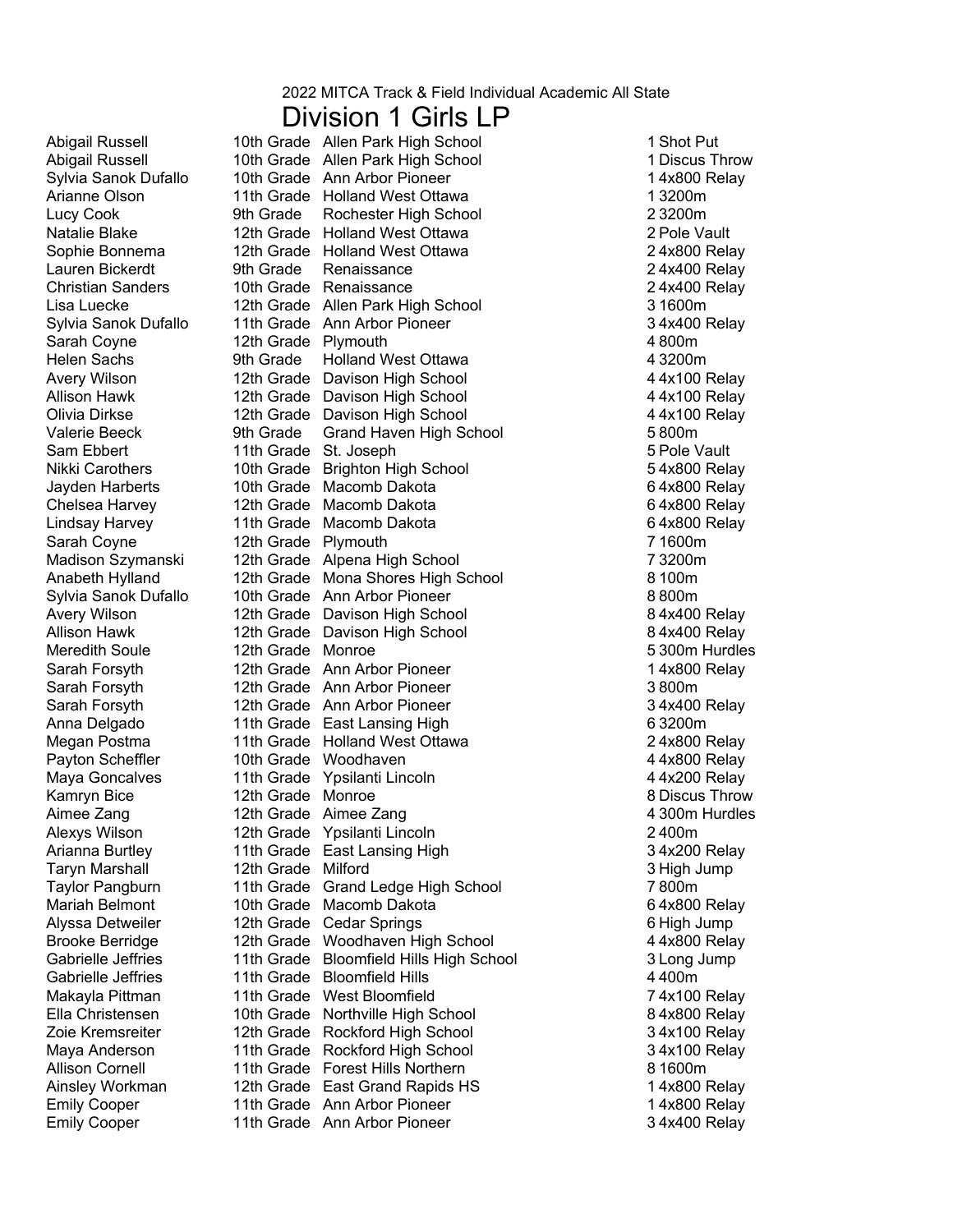Estelleh (Cookie) Baugh Estelleh (Cookie) Baugh Estelleh (Cookie) Baugh Sophia Mettes Jamie Giese Marionna Dixon Taylor Diemond Madison Sheard Leeah Burr Lailah Palmer Comari Hawkins Lundon Johnson Amelia Kashian Kayla Hintz

2022 MITCA Track & Field Individual Academic All State Briana Vojinov 12th Grade Woodhaven 4 4x800 Relay 12th Grade Ann Arbor Pioneer 14x800 Relay 12th Grade Ann Arbor Pioneer 34x400 Relay 12th Grade Ann Arbor Pioneer 4 1600m 12th Grade Dexter High School 12th Grade Vault Emma Flanders 11th Grade Rockford High School 5 4x200 Relay 12th Grade Dexter High School 5 Shot Put Claire Adams 10th Grade Rockford High School 8 Pole Vault MaKayla Williams 12th Grade West Bloomfield High School 74x100 Relay<br>Kaila Jackson 12th Grade Renaissance 1100m 12th Grade Renaissance 12th Grade 1 100m 10th Grade Davison High School 44x100 Relay Halle Barnard **11th Grade Rockford High School** 54x200 Relay 10th Grade Cedar Springs 6 Pole Vault 11th Grade Renaissance 1 1 4x100 Relay 12th Grade Renaissance 12th Grade 1400m 11th Grade Wylie E. Groves High School 5 100m Gabriella Newman and 12th Grade Ann Abor Pioneer and the total that the 1 High Jump 12th Grade East Lansing High 34x200 Relay Gina Couyoumjian and 12th Grade Northville High School and American AS 4x800 Relay 9th Grade Renaissance 24x400 Relay Margaret Monaghan 11th Grade Port Huron Northern 4 Long Jump 11th Grade Brighton High School 54x800 Relay Olivia Jenkins 12th Grade Renaissance 1 4x100 Relay Alicia Fields 12th Grade East Kentwood 12th Grade Holland West Ottawa 4 Pole Vault Jayda Cheeks 11th Grade Ypsilanti Lincoln 4 4x200 Relay Soleil Moore **11th Grade East Kentwood High School** 7400m Jayla Dace 9th Grade Renaissance 1 4x200 Relay

12th Grade Renaissance 24x400 Relay

## Additional Qualifier

| Samantha Cost        |                     | 11th Grade Vyvandotte Roosevelt HS                 | 800m            |
|----------------------|---------------------|----------------------------------------------------|-----------------|
| Sydney Timpa         | 9th Grade           | Macomb Dakota                                      | 4x100 Relay     |
| Alayna Tisch         |                     | 12th Grade Lake Orion High School                  | 100m            |
| Shravya Ghantasala   | 11th Grade Plymouth |                                                    | 100/110 Hurdles |
| Shravya Ghantasala   | 11th Grade Plymouth |                                                    | 300m Hurdles    |
| Natalie Kearney      |                     | 12th Grade Northville High School                  | Discus Throw    |
| <b>Isabel Torres</b> |                     | 10th Grade Farmington High School                  | 4x400 Relay     |
| Faylinn Wong         |                     | 10th Grade Farmington High School                  | 4x800 Relay     |
| AnnDee Geddes        |                     | 11th Grade L'Anse Creuse High School - North 1600m |                 |
| Erin Turnbach        |                     | 12th Grade Athens High School                      | 4x100 Relay     |
| Erin Swartz          |                     | 12th Grade Athens High School                      | 4x100 Relay     |
| Gabrielle Robinson   |                     | 9th Grade Athens High School                       | 4x100 Relay     |
| Elena Figueroa       | 9th Grade           | St. Joseph                                         | 4x800 Relay     |
| Isabella Gaetino     | 10th Grade          | Dexter High School                                 | 100m            |
|                      |                     |                                                    |                 |

# Division 1 Boys LP

- David Whitaker 11th Grade Northville High School 1 4x800 Relay 10th Grade Grand Haven High School 2 1600m 12th Grade Ypsilanti Lincoln 2 100/110 Hurdles Jaime Harrison 12th Grade Saline High School 2 4x800 Relay 10th Grade Jenison high school 4 Pole Vault Seth Norder Melik Williams Joey Bonacci
-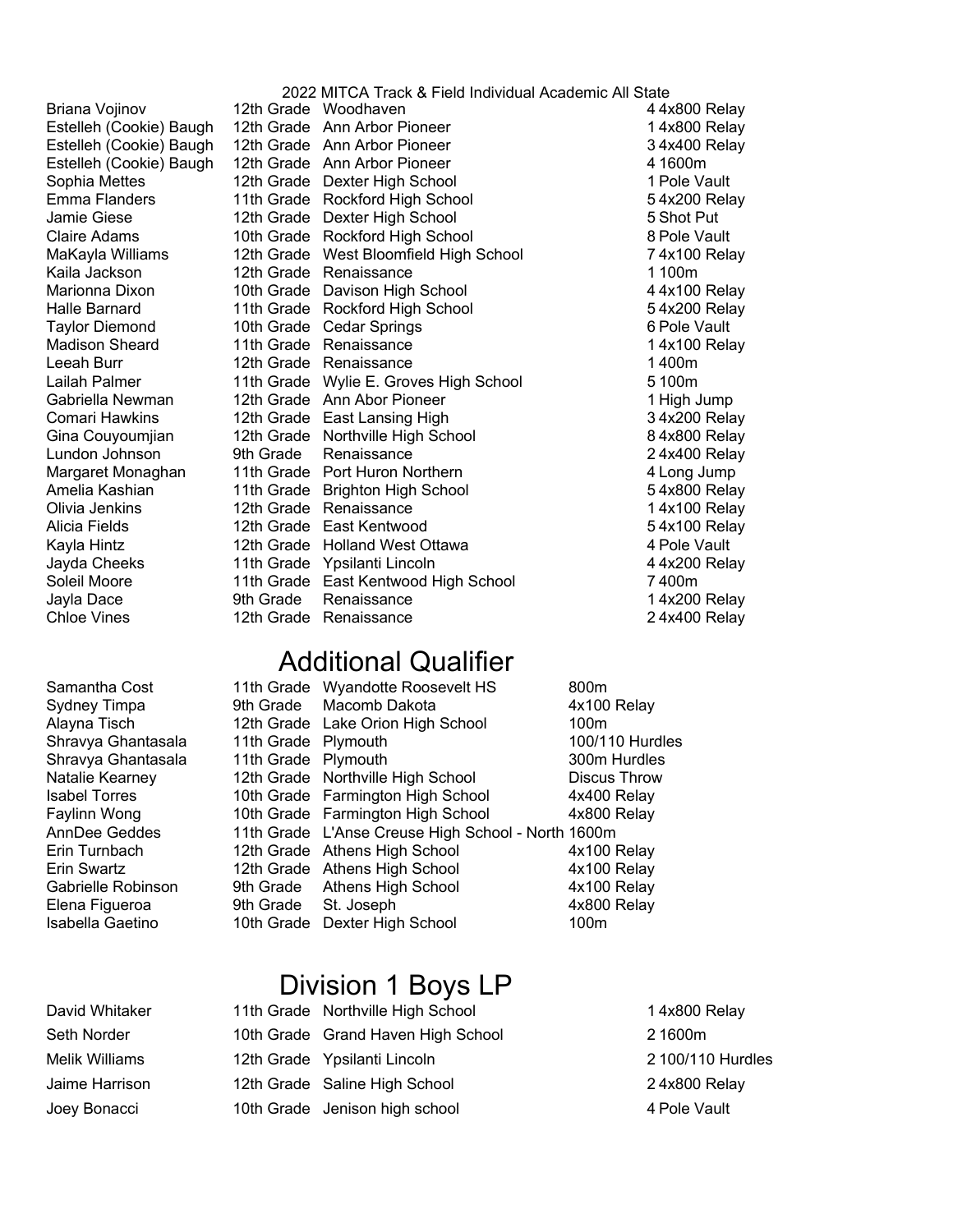|                                      |                          | 2022 MITCA Track & Field Individual Academic All State |                              |
|--------------------------------------|--------------------------|--------------------------------------------------------|------------------------------|
| <b>Gavin Steele</b>                  |                          | 11th Grade Farmington High School                      | 44x800 Relay                 |
| <b>Carter Bissell</b>                | 10th Grade Rockford      |                                                        | 4 Long Jump                  |
| <b>Klay Grant</b>                    |                          | 12th Grade Reeths-Puffer High School                   | 51600m                       |
| Cameron Bloom                        |                          | 12th Grade Novi High School                            | 5 Discus Throw               |
| <b>Trevor Swan</b>                   |                          | 11th Grade Troy High School                            | 54x400 Relay                 |
| Sanjit Vijay                         |                          | 11th Grade Sanjit Vijay                                | 54x400 Relay                 |
| Krish Gupta                          |                          | 11th Grade Troy High School                            | 54x400 Relay                 |
| <b>Klay Grant</b>                    |                          | 12th Grade Reeths-Puffer High School                   | 51600m                       |
| Cooper Bright                        |                          | 12th Grade Alpena High School                          | 7400m                        |
| Sean Byrnes                          |                          | 11th Grade Plymouth High School                        | 83200m                       |
| Clark Sheldon                        |                          | 10th Grade Dexter High School                          | 8 Pole Vault                 |
| Krish Gupta                          |                          | 11th Grade Troy High School                            | 84x200 Relay                 |
| Sanjit Vijay                         |                          | 11th Grade Troy High School                            | 84x200 Relay                 |
| Peter Baracco                        |                          | 12th Grade Farmington High School                      | 3 3 200 m                    |
| Peter Baracco                        |                          | 12th Grade Farmington High School                      | 4 4x800 Relay                |
| Peter Baracco                        |                          | 12th Grade Farmington High School                      | 71600m                       |
| Andrew McNally                       |                          | 11th Grade Saline High School                          | 24x800 Relay                 |
| <b>Emmanuel Tchonang</b>             |                          | 12th Grade Northville High School                      | 44x400 Relay                 |
| Ryan Sunderman                       |                          | 10th Grade East Lansing High                           | 54x800 Relay                 |
| Donavan Mattson                      | 12th Grade Caledonia     |                                                        | 74x800 Relay                 |
| <b>Brian McCallum</b>                |                          | 12th Grade Northville High School                      | 44x400 Relay                 |
| Jonah Hochstetler                    |                          | 11th Grade Traverse City West High School              | 5800m                        |
| <b>Merrick Hocking</b>               |                          | 10th Grade Midland High School                         | 3 Shot Put                   |
| Merrick Hocking                      |                          | 10th Grade Midland High School                         | 7 Discus Throw               |
| Dolan Gonzales                       |                          | 11th Grade Saline High School                          | 5 Pole Vault                 |
| Brayden Kennedy                      | 10th Grade Milford       |                                                        | 3 300m Hurdles               |
| Jamir Benjamin                       |                          | 10th Grade West Bloomfield                             | 84x100 Relay                 |
| Nate lacona                          |                          | 12th Grade DeLaSalle Collegiate High School            | 8400m                        |
| Evan Knox                            |                          | 12th Grade Bloomfield Hills                            | 6 100m                       |
| Evan Knox                            |                          | 12th Grade Bloomfield Hills                            | 7 200m                       |
| Cole Sheldon                         |                          | 12th Grade Dexter High School                          | 3 Pole Vault                 |
| <b>Emerson Sargeant</b>              | 12th Grade Hartland      |                                                        | 1400m                        |
| <b>Brody Thompson</b>                | 11th Grade               | Rockford                                               | 44x100 Relay                 |
| <b>Josh Simkins</b>                  | 12th Grade Rockford      |                                                        | 44x100 Relay                 |
| <b>Matthew Zeleke</b>                |                          | 12th Grade East Lansing High School                    | 54x800 Relay                 |
| <b>Matthew Zeleke</b>                | 12th Grade               | East Lansing                                           | 73200m                       |
| <b>Andrew Adams</b><br>Brandon Latta | 12th Grade<br>11th Grade | Caledonia<br>Northville High School                    | 74x800 Relay<br>14x800 Relay |
| Jayden Page                          |                          | 12th Grade East Lansing High                           | 54x800 Relay                 |
| Brendan Herger                       |                          | 10th Grade Northville High School                      | 14x800 Relay                 |
| <b>Brendan Herger</b>                |                          | 10th Grade Northville High School                      | 4 1600m                      |
| Brendan Herger                       |                          | 10th Grade Northville High School                      | 7800m                        |
| <b>Jalen Charity</b>                 |                          | 12th Grade Grand Rapids Northview                      | 4 High Jump                  |
| Cole Cabana<br>Caden Dixon           | 12th Grade Caledonia     | 11th Grade Dexter High School                          | 3 100m<br>74x800 Relay       |
|                                      |                          |                                                        |                              |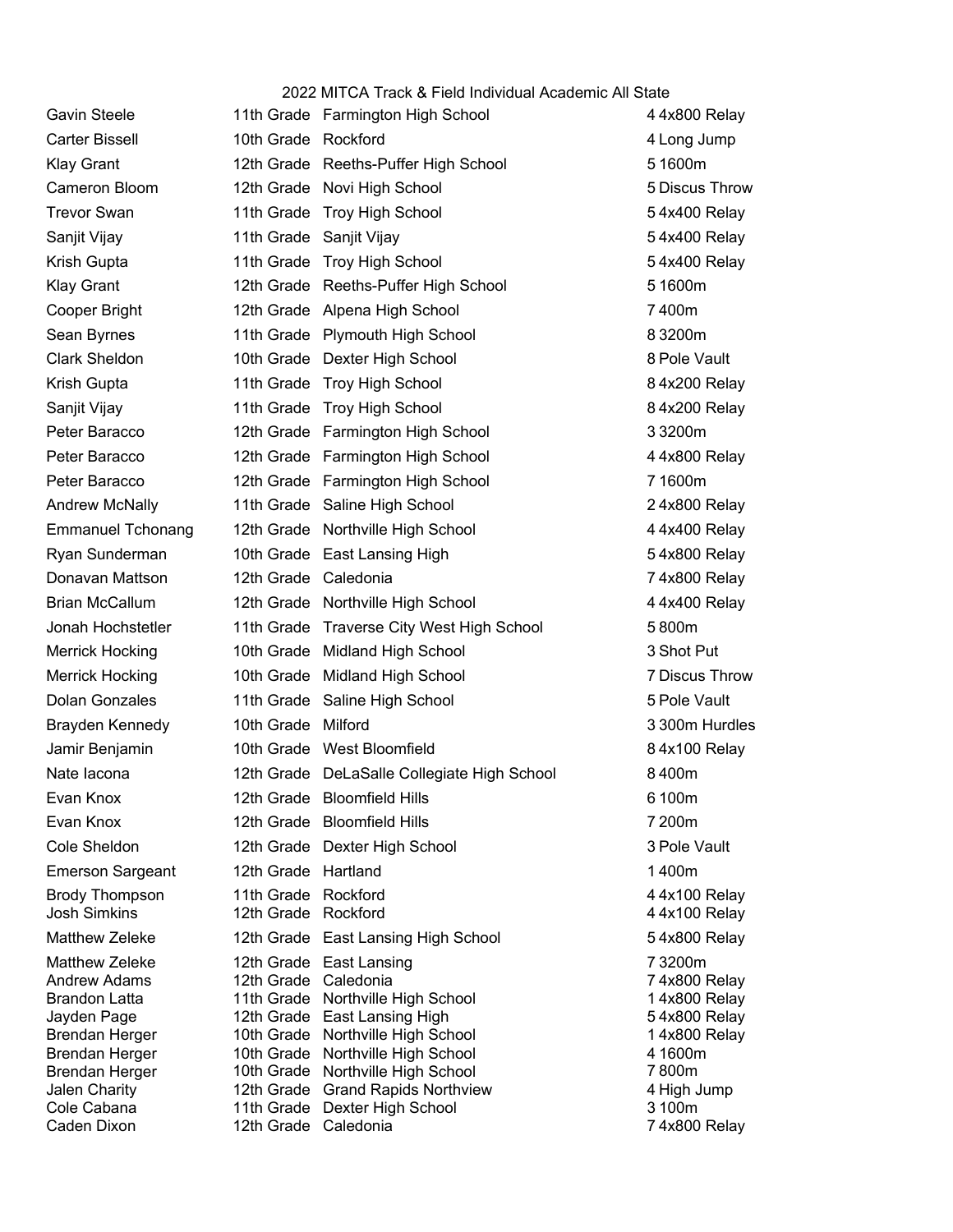Stewart Berryhill Riley Smalarz Joseph Thede Joseph Thede Jason Whitton Jason Whitton Jacob Klingler Thomas Westphal

2022 MITCA Track & Field Individual Academic All State Ethan Nelson 12th Grade Saline High School 74x100 Relay Ethan Nelson 12th Grade Saline High School 74x200 Relay Aaron Franz 10th Grade Chippewa Valley High School 64x400 Relay 11th Grade Saline High School 24x800 Relay Austin Conn 9th Grade Lake Orion High School 34x100 Relay Austin Conn 9th Grade Lake Orion High School 54x200 Relay 12th Grade Macomb Dakota 5 Shot Put Dorian Hill 11th Grade Lake Orion High School 3 4x100 Relay Dorian Hill 11th Grade Lake Orion High School 54x200 Relay 12th Grade Lake Orion High School 34x100 Relay 12th Grade Lake Orion High School 8 100/110 Hurdles 11th Grade Saline High School 24x800 Relay 11th Grade Saline High School 6 800m Brody Width 11th Grade Farmington High School 44x200 Relay 12th Grade Troy High School 84x200 Relay Trent McFarland 11th Grade Utica High School 1 800m Riley Hough 12th Grade 1 1600m Hartland Riley Hough 12th Grade 2 3200m Hartland 10th Grade New Baltimore Anchor Bay 8 1600m Adam Blue 12th Grade Grand Ledge High School 2 Pole Vault Nolan Clark 11th Grade Grand Haven High School 4 3200m David Ferguson II 12th Grade East Lansing High 19th 19th 5 4x800 Relay Isaac Easter **12th Grade West Ottawa 12th Grade West Ottawa** 6 Long Jump Isaac Easter 12th Grade West Ottawa 6 300m Hurdles

## Additional Qualifier

| Isaac Poot            | 9th Grade Rockford |                                           | 4x400 Relay |
|-----------------------|--------------------|-------------------------------------------|-------------|
| Jacob Steiner         |                    | 12th Grade Athens High School             | 4x400 Relay |
| Andrew Xiong          |                    | 12th Grade Northville High School         | 4x100 Relay |
| <b>Joey Pelletier</b> |                    | 12th Grade Midland High School            | Pole Vault  |
| <b>Ben Habers</b>     |                    | 10th Grade Traverse City West High School | 4x400 Relay |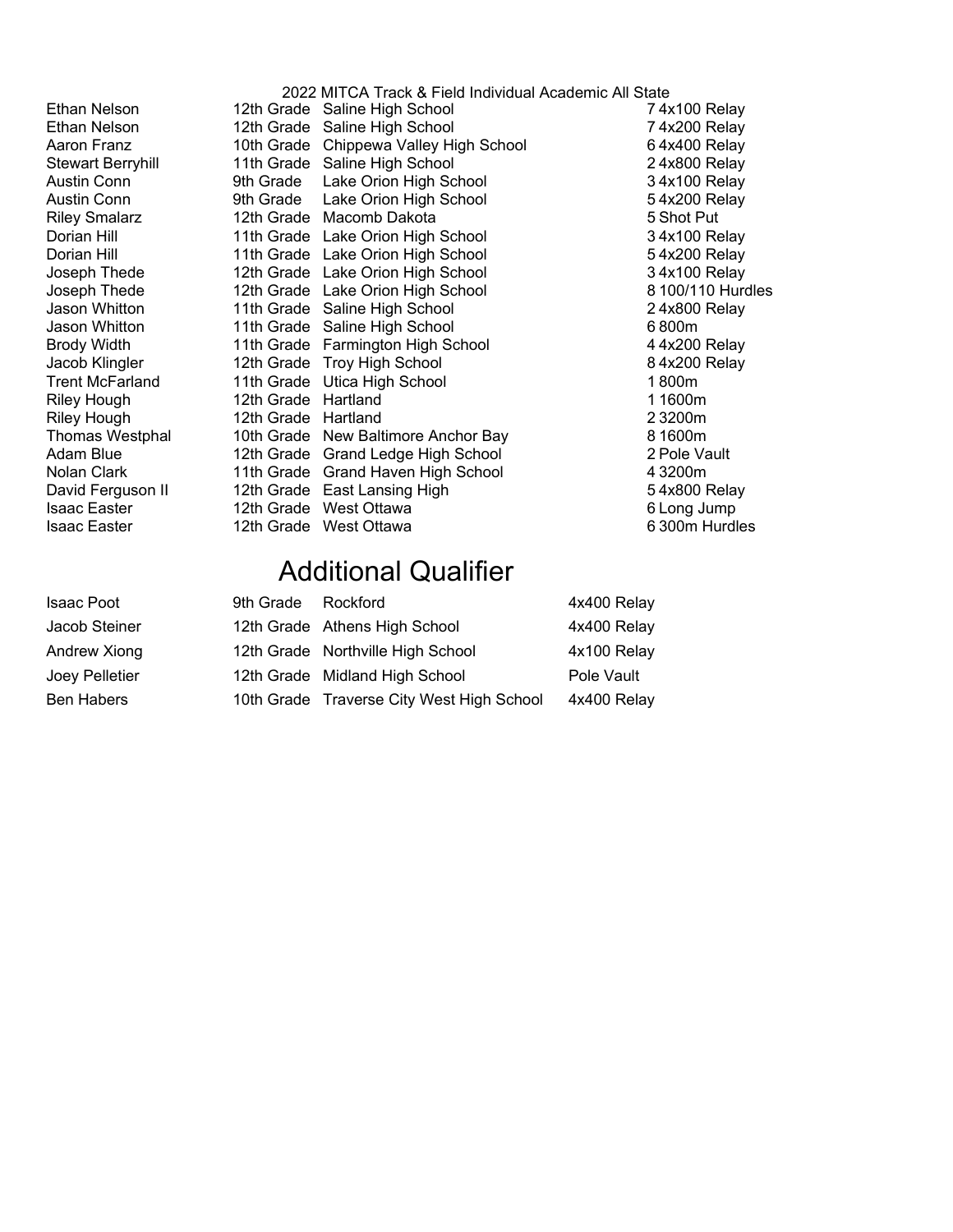### Division 2 Girls LP

Madelyn Frens Mara Longenecker Ellory Clason Ella Slade Mara Longenecker Natalie VanOtteren Hannah Wasilewski Kate Laidlaw Jenna Pilachowski Annie Doublestein Chesney Wilke Rowan Cebulski Sophia Lado Claire Sniesak Kathryn Kurtinaitis Kathryn Kurtinaitis Noel VanderWall Noel VanderWall Noel VanderWall Brooke Toigo Makayla Neelands Alyssa Masserant

Elizabeth Anderson 11th Grade Huron High School 1 400m Elizabeth Anderson 11th Grade Huron High School 1 200m Leila Wells 10th Grade Chelsea High School 12th Grade GR Christian 12th Grade 6. Claire Agnew 11th Grade 2 Pole Vault Owosso Payton Otto **11th Grade** Olivet High School **2 Discus Throw** Elizabeth Anderson 11th Grade Huron High School 2 100m Kristin Winkle **12th Grade GR Christian** 24x800 Relay Riley Gill 10th Grade Mason High School 3 100/110 Hurdles Kim Miller **9th Grade** Monroe Jefferson **Markou Accord 34x800 Relay** Riley Gill 10th Grade Mason High School 4 300m Hurdles Madeline Loe 9th Grade Petoskey High School 44x800 Relay Whitney Farrell 12th Grade Freeland High School 54x800 Relay 12th Grade Freeland High School 54x800 Relay Kaitlyn Molnar 10th Grade 5 Long Jump Grosse Ile Ariel Warner 11th Grade Shepherd 6 800m Sarah Dixon 11th Grade Forest Hills Eastern 64x800 Relay 11th Grade Forest Hills Eastern 6 4x800 Relay Catherine Curtis 12th Grade Vicksburg 74x100 Relay 11th Grade Dearborn Divine Child 74x800 Relay Madelyn Barbour 11th Grade Huron High School 8 300m Hurdles 12th Grade Freeland High School 8800m Jolie Fisher 11th Grade Shepherd 8 4x400 Relay Ariel Warner **11th Grade** Shepherd **84x400 Relay** 10th Grade GR Christian 24x800 Relay 11th Grade Linden 11th Grade 1 4x100 Relay 11th Grade Forest Hills Eastern 64x800 Relay 10th Grade Monroe Jefferson 34x800 Relay Emma Koster **12th Grade Forest Hills Eastern HS** 84x200 Relay 12th Grade East Grand Rapids HS 74x200 Relay Lauren Goodman 10th Grade Linden 1 4x100 Relay Eliza Thayer 12th Grade Dearborn Divine Child 74x800 Relay 11th Grade Tecumseh 3800m Mary Richmond 10th Grade Frankenmuth High School 5 1600m Mary Richmond 10th Grade Frankenmuth High School 5 3200m Elena Jacobsen 9th Grade Forest Hills Eastern HS 64x200 Relay Darci DeLong 10th Grade Unity Christian High School 24x200 Relay 11th Grade GR Christian **7** Pole Vault 10th Grade East Grand Rapids HS 14x800 Relay Brooklyn Khon 9th Grade Armada High School 74x400 Relay 9th Grade Armada High School 74x400 Relay 9th Grade Dearborn Divine Child 1 4x400 Relay 9th Grade Dearborn Divine Child 34x200 Relay Sydney Kuhn 9th Grade Saginaw Swan Valley 5 400m 12th Grade Petoskey High School 12th Grade 8 1600m<br>12th Grade Petoskey High School 12th 3 3200m 12th Grade Petoskey High School 12th Grade Petoskey High School 44x800 Relay 12th Grade Forest Hills Eastern HS 84x200 Relay 11th Grade Clio High School 6 100/110 Hurdles Janelle DeBoer 12th Grade Unity Christian High School 2 4x200 Relay Caroline Farley 12th Grade Petoskey High School 44x800 Relay Caroline Farley 12th Grade Petoskey High School 8 3200m 10th Grade Monroe Jefferson 34x800 Relay Megan Neitzel 11th Grade Olivet High School 64x100 Relay Claire Weaver 11th Grade East Grand Rapids HS 2 4x400 Relay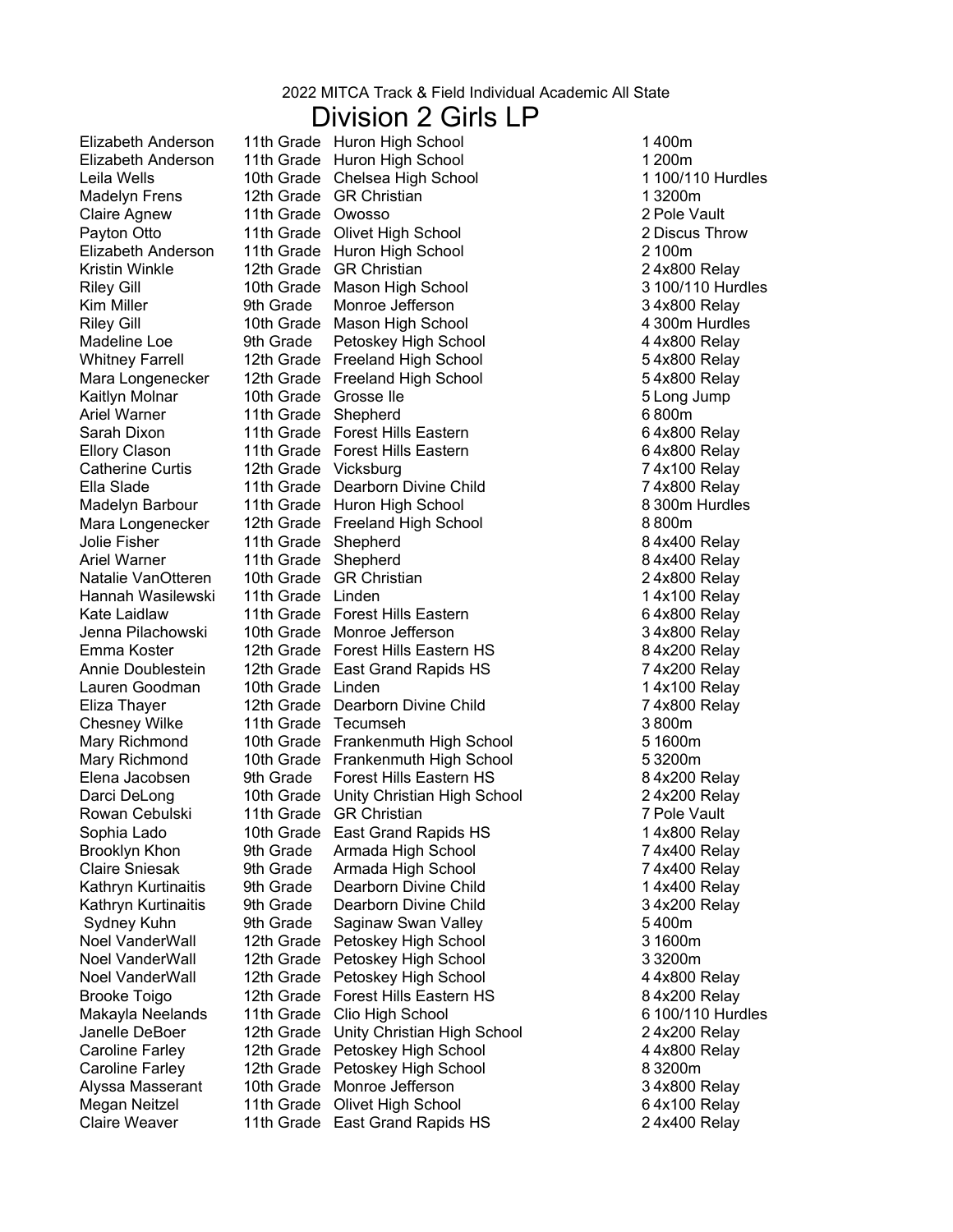Grace Constable 10th Grade Berrien Springs Natalia Pluff Addison Washler Libby Summerland Isabella Sigsby Camryn Bodine Hallie Kooyer Deanna Brunsting Payton Holtz Lindsey Tonello Maelie Hope Maelie Hope Mylie Redes Lily Mataway Lily Mataway Mikayla Nowik Natalie Christnagel

2022 MITCA Track & Field Individual Academic All State 12th Grade Mason High School 6 Discus Throw Abby Winkle 12th Grade Grand Rapids South Christian 3 200m 10th Grade Forest Hills Eastern HS 2 200m Ashlyn Smith 10th Grade Forest Hills Eastern HS 64x200 Relay 10th Grade Owosso **10th Grade** 8 Pole Vault Veronica Fitzgerald 11th Grade Monroe Jefferson **34x800 Relay** 9th Grade Linden 2008 Contract 1 4x100 Relay 11th Grade East Grand Rapids HS 1800m 11th Grade Unity Christian High School 2 4x200 Relay 12th Grade Unity Christian High School 2 4x200 Relay Kirsten Krause 11th Grade Berrien Springs 1997 1998 54x100 Relay Reese Powers 12th Grade Marysville High School 4400m 10th Grade GR Christian 24x800 Relay 12th Grade Cadillac High School 8 Long Jump Samantha Richardson 12th Grade Vicksburg 64x400 Relay Samantha Richardson 12th Grade Vicksburg 7 4x100 Relay Jordyn Wright 11th Grade Tecumseh 1 Pole Vault Victoria Miller 10th Grade Detroit Country Day 4 100m 11th Grade Whitehall High School 3 Shot Put 11th Grade Whitehall High School 8 Discus Throw Madison Drouin 12th Grade Otsego High School 5 Shot Put 10th Grade Shepherd 84x400 Relay Trinity Greer 12th Grade Alma High School 5 200m 12th Grade Powers Catholic **6 3200m** 12th Grade Powers Catholic **71600m** Madison Paten 10th Grade Frankenmuth High School 5 Pole Vault 12th Grade 8 100/110 Hurdles Trysta Hilton Thornapple Kellogg High School 12th Grade Armada High School 74x400 Relay<br>10th Grade Berrien Springs 754x100 Relay Joy Evans 9th Grade Alma High School 6 400m Hannah Murphy 12th Grade Saginaw Swan Valley 7 Shot Put Victoria Osmond 12th Grade Linden 1 1 4x100 Relay 12th Grade Grosse IIe **1** 1 High Jump Samantha Black 10th Grade Dearborn Divine Child 1 14x400 Relay Samantha Black 10th Grade Dearborn Divine Child 7400m Samantha Black 10th Grade Dearborn Divine Child 74x800 Relay Kaydence Richardson 12th Grade Eaton Rapids 4 Shot Put Emma Steele 10th Grade Vicksburg 64x400 Relay Emma Steele 10th Grade Vicksburg 74x100 Relay Isabella Pence 12th Grade Vicksburg 6 4x400 Relay Kiera Hansen 12th Grade Freeland High School 6 54x800 Relay

### Additional Qualifier

| Sarah Storey            |                      | 12th Grade Chippewa Hills                      | 1600m               |
|-------------------------|----------------------|------------------------------------------------|---------------------|
| Arianna Todd            |                      | 10th Grade Chippewa Hills                      | 100m                |
| Ava Crews               |                      | 9th Grade Thornapple Kellogg High School 3200m |                     |
| Abagayle Barkley        |                      | 10th Grade Croswell-Lexington                  | 4x800 Relay         |
| Eva Thompson            |                      | 9th Grade Croswell-Lexington                   | 3200m               |
| Elizabeth Baldwin       |                      | 12th Grade Croswell-Lexington                  | 4x800 Relay         |
| Megan Zahnow            | 10th Grade Vicksburg |                                                | 100/110 Hurdles     |
| Megan Zahnow            | 10th Grade Vicksburg |                                                | 300m Hurdles        |
| <b>Catherine Curtis</b> | 12th Grade Vicksburg |                                                | 4x200 Relay         |
| Molly O'Brien           |                      | 10th Grade Bloomfield Hills Marian             | 4x800 Relay         |
| Sarah Gundlach          |                      | 10th Grade Bloomfield Hills Marian             | <b>Discus Throw</b> |
| Lauren Hornick          |                      | 10th Grade Bloomfield Hills Marian             | 4x800 Relay         |
| Paige McDonald          |                      | 9th Grade Three Rivers                         | 300m Hurdles        |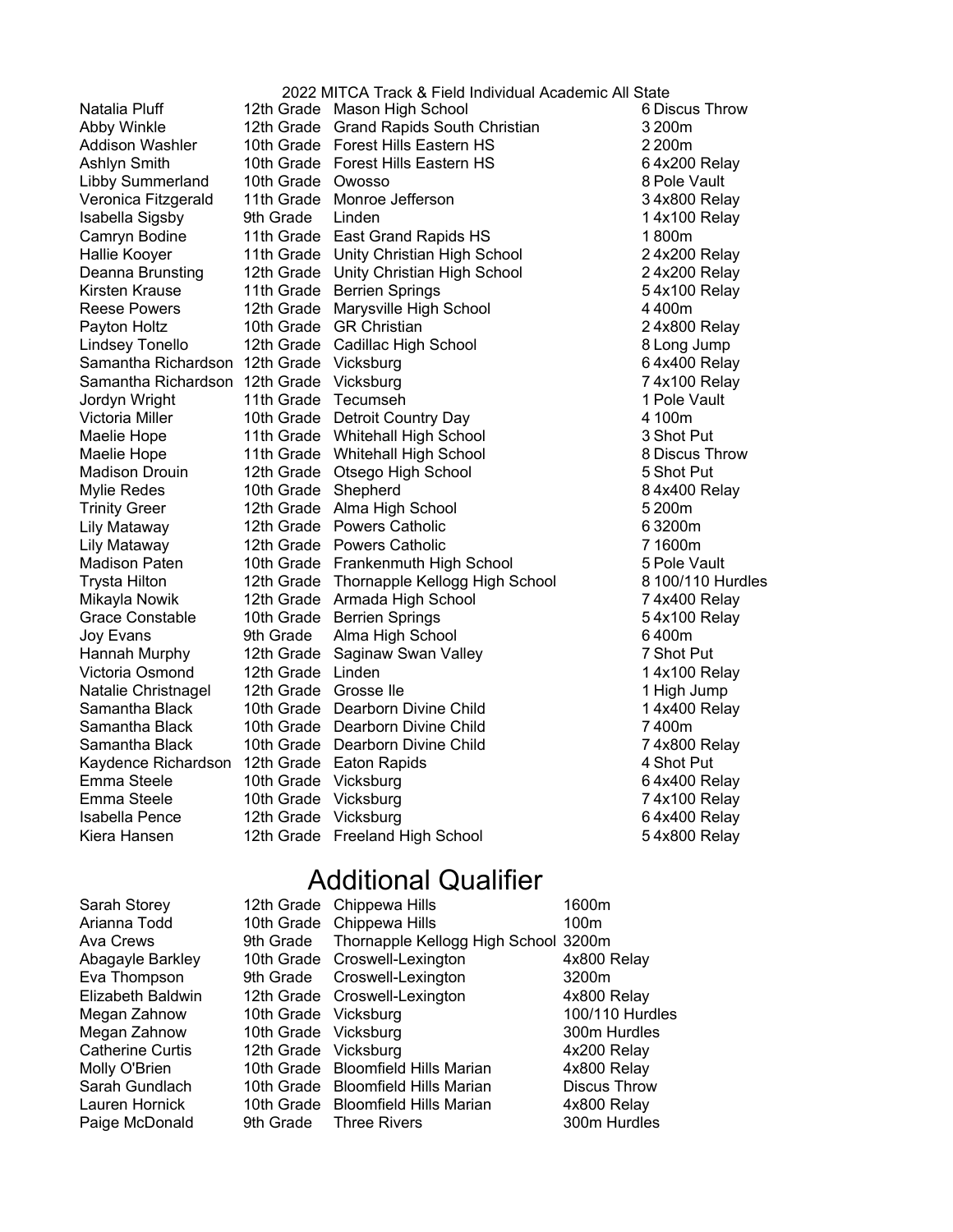Kathleen Doneth Tori Lator Jocelyn Shattuck Allison Doneth Camille Kraai Alyssa Gerritsma Kayla Slade Hailey Lenhard

2022 MITCA Track & Field Individual Academic All State Paige McDonald 9th Grade Three Rivers 19th 4x200 Relay 11th Grade Mason High School 4x800 Relay Taylor Rowe 9th Grade Mason High School 4x200 Relay 9th Grade Mason High School 4x200 Relay 9th Grade Mason High School 4x200 Relay 12th Grade Mason High School 3200m 9th Grade Whitehall High School 800m 11th Grade Holland Christian High School 4x800 Relay Andie Fulmer and 12th Grade Grosse Ile **1600m** 9th Grade Dearborn Divine Child 100/110 Hurdles Andie Fulmer and 12th Grade Grosse Ile **1600m** 12th Grade Frankenmuth High School 4x800 Relay Kaitlyn Miller 10th Grade Frankenmuth High School 4x800 Relay

#### Division 2 Boys LP

Ian Hill 12th Grade Spring Lake 1 1600m Landon Buskirk Nathan Niederquell Kyle Eberhard William Ribby Logan Lipka Collin Norder Carter McCalister Hans Pruis Alex Busscher Josiah Magley Jaxson Tober River Meckstroth Carter McCalister Jake Machiniak Simon Triezenberg Bergen Grochoski Brody Dekruyter Brody Dekruyter Miles Fichtner Samuel Barger Jacob Zartman Luke Mattar Trannon Aylor Ivan Chinery

David Conrad 11th Grade Whitehall 4 Pole Vault 12th Grade Mason High School 4800m 11th Grade Freeland High School 54x800 Relay 11th Grade Linden **5 800m** 10th Grade Eaton Rapids High School 6 Pole Vault 10th Grade Frankenmuth High School 7 100/110 Hurdles 12th Grade Eaton Rapids High School 74x400 Relay Isaac Smith 12th Grade New Boston Huron 7 4x100 Relay 11th Grade Monroe Jefferson 8 4x800 Relay 12th Grade GR Christian 12th 4 4x100 Relay Landon Culver 12th Grade Holland Christian 1 1 4x800 Relay Landon Culver 12th Grade Holland Christian 14 4x400 Relay Carter Phillips 12th Grade Spring Lake HS 14x400 Relay Landon Culver 12th Grade Holland Christian High School 14x800 Relay 12th Grade GR Christian 4 4x800 Relay 12th Grade Ionia High School 8 3200m 11th Grade Spring Lake HS 14x400 Relay 12th Grade Linden **12th Grade** 1600m 11th Grade Monroe Jefferson 8 4x800 Relay Blake Schroeder 11th Grade Monroe Jefferson and the state 8 4x800 Relay Jacob Nelson 11th Grade Chelsea 1 Wheelchair 10th Grade Berrien Springs 14x100 Relay 9th Grade GR Christian 4 4x800 Relay 12th Grade Forest Hills Eastern HS 5 Discus Throw 10th Grade Holland Christian 4 4x400 Relay Conor Somers 12th Grade Fremont 2 800m Carson Tucker 12th Grade Marshall High School 3 800m 10th Grade Holland Christian High School 44x400 Relay Connor Owens 11th Grade Powers Catholic 8 400m 12th Grade New Boston Huron **6 100/110 Hurdles** 11th Grade Frankenmuth High School 64x200 Relay 12th Grade Otsego High School 4300m Hurdles Lance Riddle 12th Grade Sparta High School 1300m Hurdles Lukas Palmer 11th Grade Whitehall 1 4x200 Relay 12th Grade Powers Catholic 64x100 Relay Aiden Sullivan 11th Grade Forest Hills Eastern 1 800m 10th Grade Whitehall 10th Grade Whitehall 10th Grade Frankenmuth High School 64x200 Relay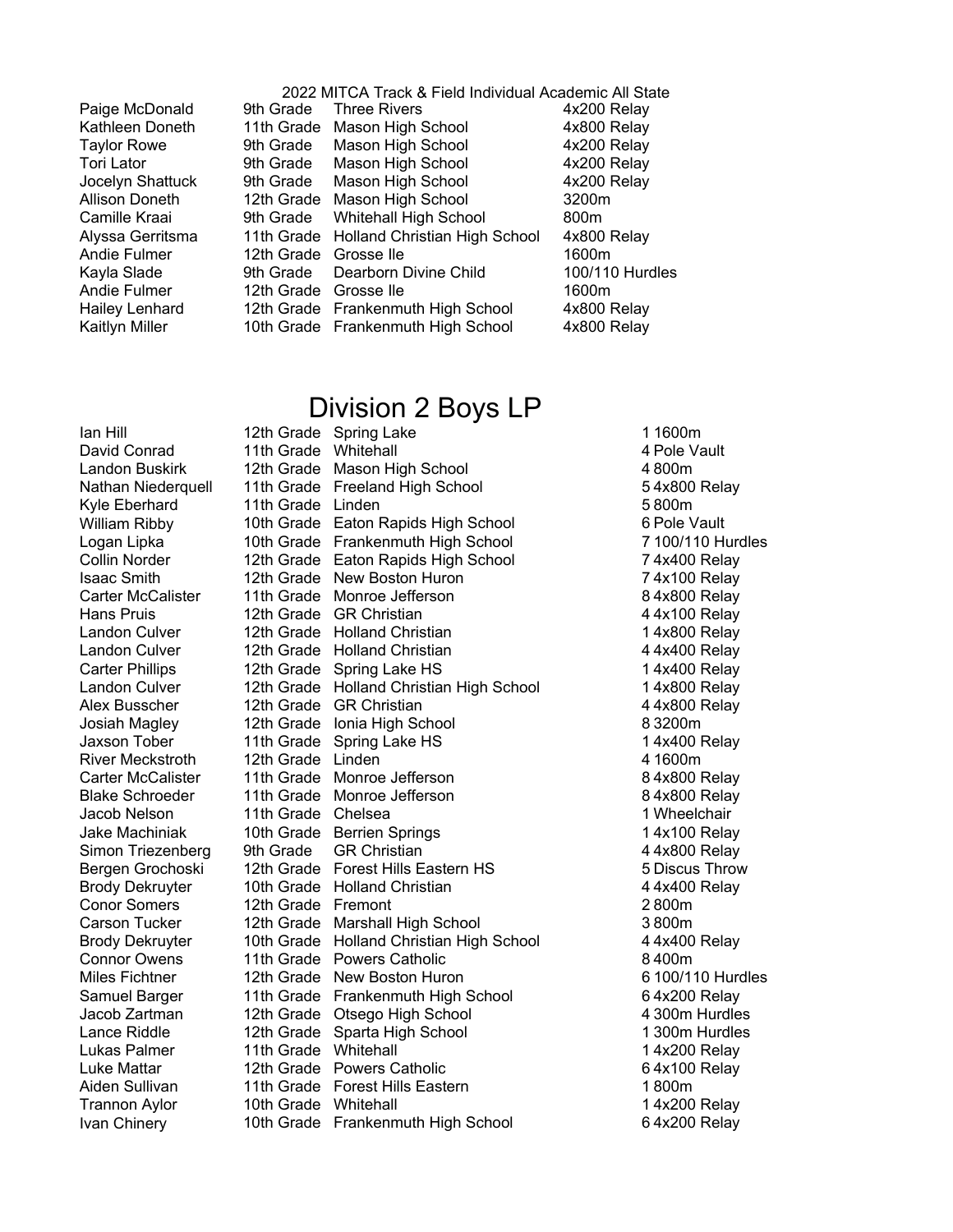Parker Lambers Parker Lambers Parker Lambers Parker Lambers David Molhoek Caden Oetman Gavin Chenevey Ryan Shinabery Braydon Honsinger Braydon Honsinger Jaden Overvoorde Xander Scannell Jale Cashen

2022 MITCA Track & Field Individual Academic All State Carson Knoll 10th Grade Frankenmuth High School 6 4x800 Relay Connell Alford 10th Grade Chelsea 3 3200m Braden Southland 12th Grade Forest Hills Eastern 34x200 Relay 12th Grade Holland Christian 12th Grade Holland Christian 12th Grade Holland Christian 6 1600m 12th Grade Holland Christian 12th Grade Holland Christian 12th Grade Holland Christian High School 6 1600m Landon Cosby 12th Grade Charlotte High School 1 Pole Vault Travis Brenner 11th Grade Frankenmuth High School 6 4x200 Relay Connor Williamson 12th Grade Mason High School 2 Shot Put Ayden McCracken 11th Grade Powers Catholic **6 4x100 Relay** Jacob Potter **12th Grade Forest Hills Eastern HS** 34x200 Relay 9th Grade Forest Hills Eastern 34x200 Relay 12th Grade Grand Rapids South Christian 4200m 11th Grade Tecumseh 44x200 Relay Austin Hamlin 12th Grade Powers Catholic 1000 m 5 100m Austin Hamlin 12th Grade Powers Catholic 6 200m Austin Hamlin 12th Grade Powers Catholic 15 100 Relay Austin Hamlin 12th Grade Powers Catholic **12th Grade 2016** 7 4x200 Relay Liam Cornish 12th Grade Tecumseh 4 4x200 Relay Ashton Thompson 12th Grade Forest Hills Eastern 34x200 Relay Samuel Warmer 12th Grade Powers Catholic 19th Catalogue 7 4x200 Relay Troy Cranford 12th Grade Romulus High School 3 400m Troy Cranford 12th Grade Romulus High School 4 200m Troy Cranford 12th Grade Romulus High School 5 100m Parker Fenton 11th Grade Holland Christian 1 1 1 4x800 Relay Parker Fenton 11th Grade Holland Christian High School 14x800 Relay Easton Rogers 12th Grade Eaton Rapids High School 74x400 Relay 12th Grade Unity Christian High School 4 Shot Put 11th Grade Freeland High School 5 4x800 Relay 11th Grade Freeland High School 6800m 12th Grade GR Christian 12th 4 4x100 Relay AJ Bryan 10th Grade Tecumseh 10th 4 4x200 Relay Christopher Jandernoa 12th Grade Powers Catholic **6 4x100 Relay** Christopher Jandernoa 12th Grade Powers Catholic **7 4x200 Relay** Isaac Merkel **12th Grade Monroe Jefferson** 84x800 Relay Bryce Smith 12th Grade Frankenmuth High School 54x400 Relay Jonathan Abraham 12th Grade Detroit Country Day 6 300m Hurdles Jared Watchorn 10th Grade Frankenmuth High School 6 4x800 Relay 11th Grade New Boston Huron 74x100 Relay Garrett Winter 12th Grade Parchment High School 6 3200m 11th Grade Grand Rapids South Christian 8Discus Throw Owen Gilbert 12th Grade Battle Creek - Harper Creek 34x400 Relay

### Additional Qualifier

|  | 1600m                                                                                                                                                                                                                                                                  |
|--|------------------------------------------------------------------------------------------------------------------------------------------------------------------------------------------------------------------------------------------------------------------------|
|  | 1600m                                                                                                                                                                                                                                                                  |
|  | High Jump                                                                                                                                                                                                                                                              |
|  | 300m Hurdles                                                                                                                                                                                                                                                           |
|  | 4x800 Relay                                                                                                                                                                                                                                                            |
|  | 4x100 Relay                                                                                                                                                                                                                                                            |
|  | 800m                                                                                                                                                                                                                                                                   |
|  | 4x800 Relay                                                                                                                                                                                                                                                            |
|  | 12th Grade Clio High School<br>12th Grade Otsego High School<br>12th Grade Spring Lake HS<br>11th Grade Armada High School<br>12th Grade Battle Creek - Harper Creek<br>12th Grade Corunna High School<br>10th Grade Ionia High School<br>10th Grade Ionia High School |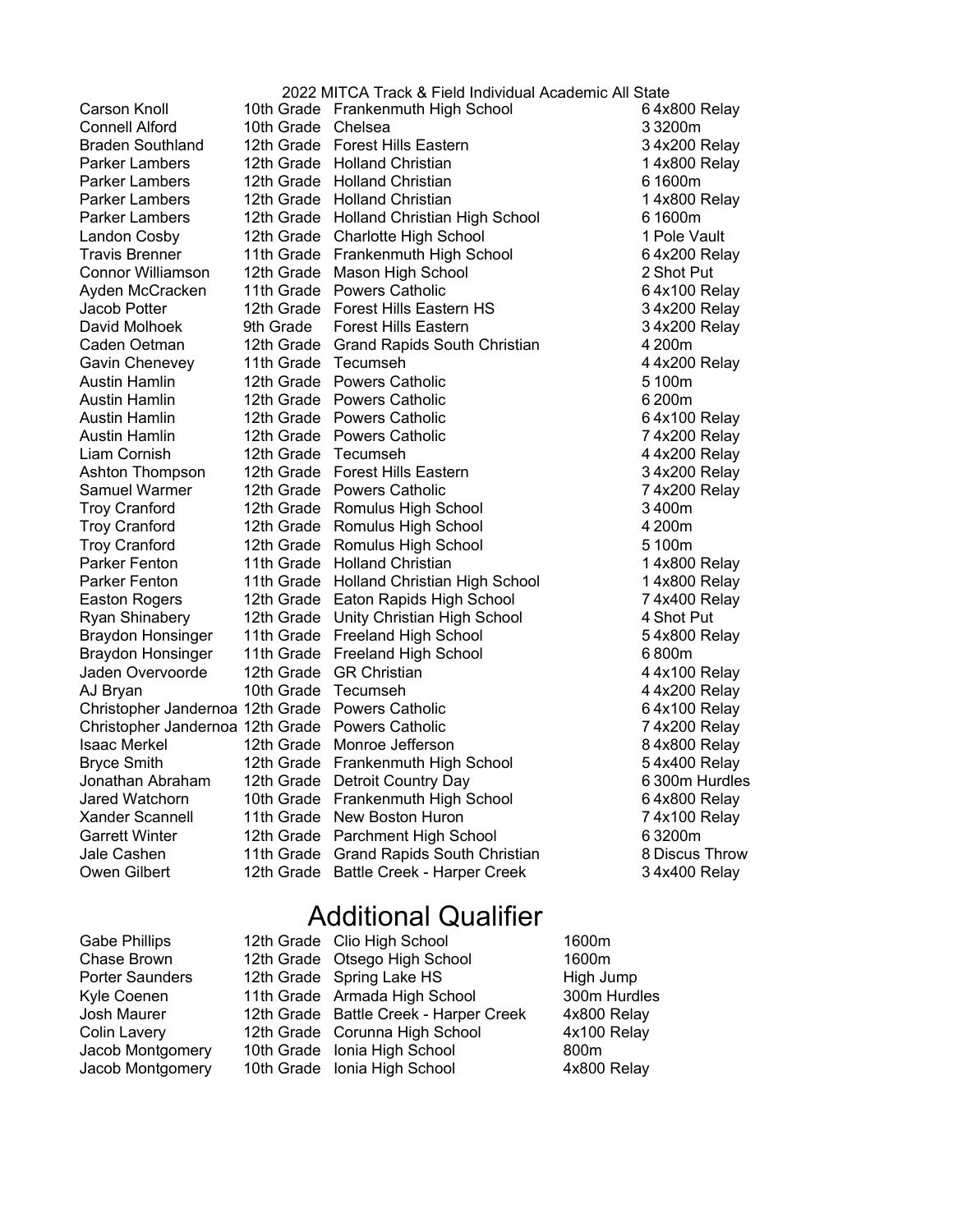#### Division 3 Girls LP

Adelyn Moore 11th Grade Caro Kylee Poulton Kylee Poulton Audry Enns Rachael Sierakowski Olivianna Watkins Morgan Kuhl Rachael Sierakowski Claire Meacham Grace Nyeholt Lauren Strefling Kendra Postema Kendra Postema Gianna Hoving Lauren VanderLaan Lexie Nienhuis Allison Chmielewski Ally Olszewski Hannah Pricco

12th Grade Black River Public School 1100m 12th Grade Black River Public School 12th Grade 8.1200m Natalie Erickson 12th Grade Montague 14x100 Relay Natalie Erickson 12th Grade Montague 14x200 Relay Lani Bloom 12th Grade Ithaca 1800m Lani Bloom 12th Grade Ithaca 11600m Jessie Jazwinski 9th Grade Hart Public Schools 14x800 Relay 12th Grade Hart Public Schools 14x800 Relay Kylie Brown 12th Grade Kent City 2400m Libby Munderloh 12th Grade St. Louis High School 2300m Hurdles Rylee Tolson **12th Grade Stockbridge 12th Grade Stockbridge** 33200m Jillian Kendrick 10th Grade Madison (Adrian)<br>Mikenna Borie 12th Grade St. Louis High School 34x400 Relay 12th Grade St. Louis High School 34x400 Relay Libby Munderloh 12th Grade St. Louis High School 34x400 Relay Lani Bloom 12th Grade Ithaca 12th Grade 12th 300 Relay 12th 31 Australian 1 Australian 1 Australian 1 Australia 12th Grade Ithaca 44x800 Relay Rylee Tolson 12th Grade Stockbridge **51600m** 51600m Mikenna Borie 12th Grade St. Louis High School 54x800 Relay Monika Borie 10th Grade St. Louis High School 54x800 Relay 10th Grade Valley Lutheran High School 6400m 11th Grade Hanover-Horton 64x400 Relay 9th Grade Hanover-Horton 64x400 Relay Sophia Reynolds 10th Grade Hanover-Horton 10th 64x400 Relay Taryn Preston 12th Grade Kent City 7300m Hurdles 12th Grade Ithaca 73200m Gianna-Marie Schubert 11th Grade Ann Arbor Father Gabriel Richard 74x800 Relay Mylie Kelly 10th Grade Benzie Central 83200m Lily Nader 12th Grade St. Charles Community Schools 8Long Jump 12th Grade Montague 8 Shot Put Brooke Stark 12th Grade Montague 15 and 14x100 Relay Adelyn Moore 11th Grade Caro 6 Shot Put 11th Grade Grand Rapids West Catholic **8** Discus Throw Isabella Kangas and 2th Grade Centreville Jr/Sr High School and Thigh Jump Madeleine Hill 11th Grade Saranac Jr/Sr High School 5800m 12th Grade Buchanan 7Long Jump 11th Grade Ravenna 8100m 11th Grade Ravenna 7200m Leah Rohrer 12th Grade Charlevoix Middle High School 7 Discus Throw Jaiden Dickman 10th Grade St. Louis High School 34x400 Relay Jaiden Dickman 10th Grade St. Louis High School 54x800 Relay Natalee Hovt 10th Grade St. Louis High School 8 Pole Vault Elise Johnson and 12th Grade Benzie Central and 34x100 Relay 12th Grade Ann Arbor Father Gabriel Richard 74x800 Relay Libby McCarthy 10th Grade Manistee 4 High Jump 12th Grade Hart Public Schools 24x100 Relay Tessa Roe **10th Grade Lansing Catholic High School** 54x400 Relay Tessa Roe **10th Grade Lansing Catholic High School** 8800m Paige Herron 10th Grade Caro 84x800 Relay Kasey Eckhardt and 12th Grade Manistee High School **18th Critics** 74x200 Relay 9th Grade Hart Public Schools 14x800 Relay 12th Grade Roscommon<br>11th Grade Grand Rapids West Catholic **1998 12:30 11 Pole Vault** 11th Grade Grand Rapids West Catholic Alexis Patterson 11th Grade Grand Rapids West Catholic 44x200 Relay 11th Grade Lansing Catholic High School 3400m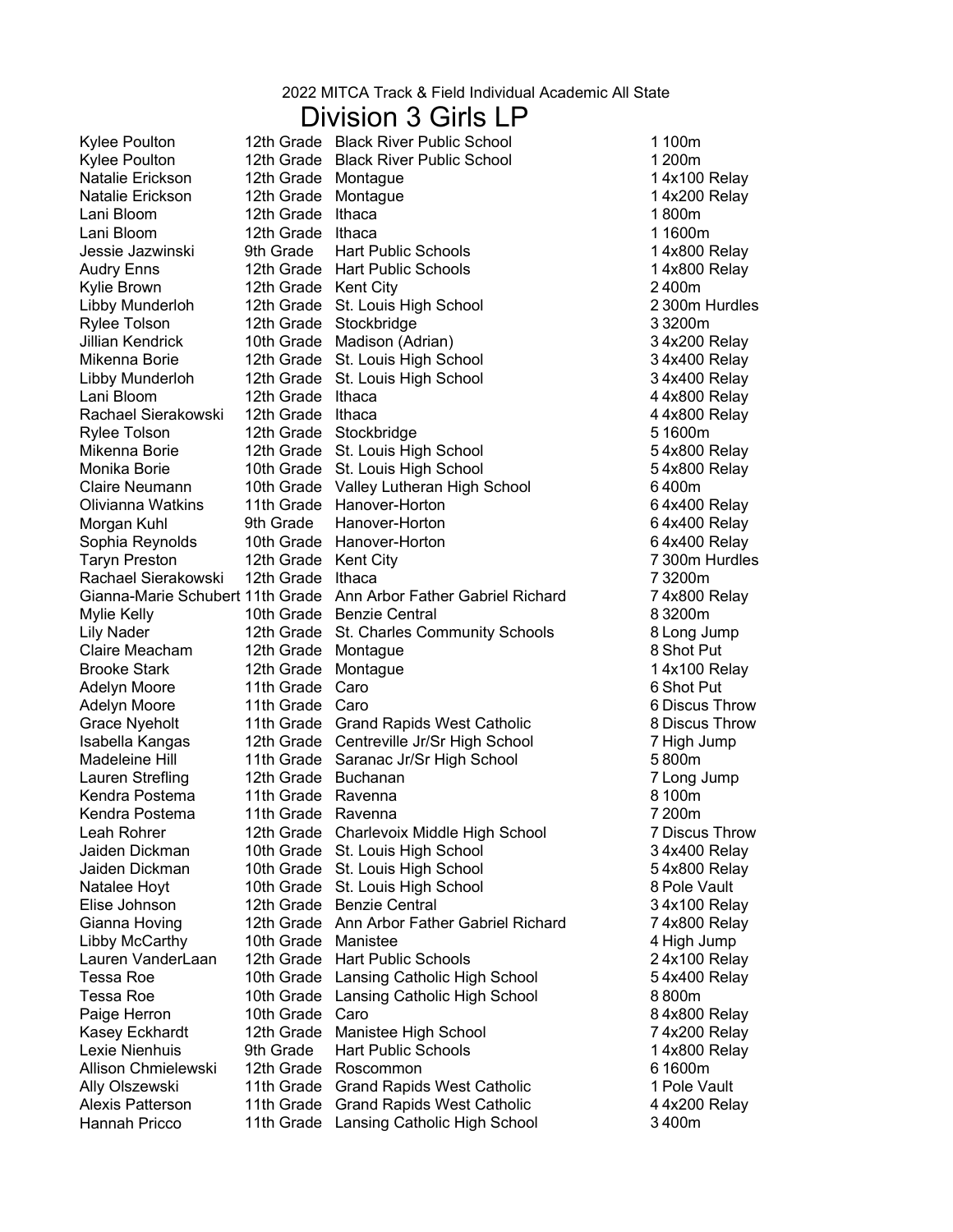Hannah Pricco Claire Arends Faith Swenor Faith Swenor Clara leahy Sam Willes Meghan Beute Addi Hovey Aspen Boutell Gloria Stepanovich Sophia Snellenberger Sophia Snellenberger Kendal Waligorski Maddie Meacham Maddie Meacham Kara Terakedis Kara Terakedis Paige fosdick Gloria Stepanovich Maddie Meacham Rylan Finstrom Rylan Finstrom Audrey Huizinga **Audrey Huizinga** Gwyneth Passinault Gwyneth Passinault Sophia Ellalasingham Sophia Ellalasingham Brianne roberts Sarah Zamaitas

2022 MITCA Track & Field Individual Academic All State 11th Grade Lansing Catholic High School 54x400 Relay Catherine Leahy 12th Grade Elk rapids 84x400 Relay 10th Grade Grand Rapids West Catholic 44x200 Relay 10th Grade Caro **7800m** 10th Grade Caro 84x800 Relay Nevaeh Parish 9th Grade Madison (Adrian) 34x200 Relay Katelynn Dix 12th Grade Grand Traverse Academy 3Long Jump 12th Grade Elk rapids 84x400 Relay 12th Grade Hillsdale High School 34x100 Relay Kendall Williamson 12th Grade Hart Public Schools **24x100 Relay** Chelsea Russ 64x400 Relay 9th Grade Hanover-Horton 64x400 Relay 12th Grade Grand Rapids Covenant Christian 13200m Kara Johnson 10th Grade Benzie Central 10th 34x100 Relay Devin Johnston 11th Grade 2200m Almont High School Annabelle Smith 12th Grade 2Long Jump Blissfield Alyson Enns 10th Grade Hart Public Schools 14x800 Relay 9th Grade Hart Public Schools 2 High Jump CC Jones 11th Grade Lansing Catholic High School 54x400 Relay CC Jones 11th Grade Lansing Catholic High School 53200m 11th Grade Hart Public Schools 24x100 Relay Nora Coffey 12th Grade Lansing Catholic High School 54x400 Relay Ashtyn Janis 11th Grade 74x200 Relay Manistee 11th Grade Benzie Central 11th Grade Benzie Central 1Long Jump Gabrielle Bowen and the Grade Centreville Jr/Sr/ High School and the 2100/110 Hurdles Adrian Childs **10th Grade Benzie Central 10th Crame** 34x100 Relay Marian Avila 12th Grade Ann Arbor Father Gabriel Richard 74x800 Relay 12th Grade 3300m Hurdles Anna Huizinga Manistee 11th Grade Quincy High School 2 Discus Throw 11th Grade Quincy High School 3 Shot Put Sofiah Coker **12th Grade Clare 7 High Jump** 7 High Jump 10th Grade Manistee **10th Crack Contract Contract Crack** 7 Pole Vault 12th Grade Montague 14x100 Relay 12th Grade Montague 14x200 Relay Rylee Oxley **11th Grade** Lawton High School **6 Pole Vault** 6 Pole Vault 11th Grade Onsted High School 14x400 Relay Addison Cota 12th Grade Tawas Area High School 4 300m Hurdles 11th Grade Onsted High School 64x800 Relay 10th Grade Elk rapids 64x200 Relay 12th Grade Benzie Central 5 Shot Put Brooke Stark 12th Grade Montague 15 and 14x100 Relay Lauren Smith 11th Grade Montague 14x100 Relay 12th Grade Montague 14x100 Relay Natalie Erickson 12th Grade Montague 14x100 Relay 10th Grade Grayling High School 1 Discus Throw 10th Grade Grayling High School 4 Shot Put 9th Grade Manistee 74x200 Relay 9th Grade Manistee 3400m 12th Grade Traverse City St. Francis 654x200 Relay 12th Grade Traverse City St. Francis 74x100 Relay Brooke Borders 12th Grade Onsted High School 14x400 Relay Brooke Borders 12th Grade Onsted High School 64x800 Relay Abby Weber 12th Grade Madison (Adrian) 34x200 Relay 10th Grade Traverse City St Francis 54x200 Relay 10th Grade Traverse City St. Francis 74x100 Relay 11th Grade Elk rapids 84x400 Relay 12th Grade Elk rapids 84x400 Relay Grace Elliott **12th Grade** Sand Creek High School 1 Shot Put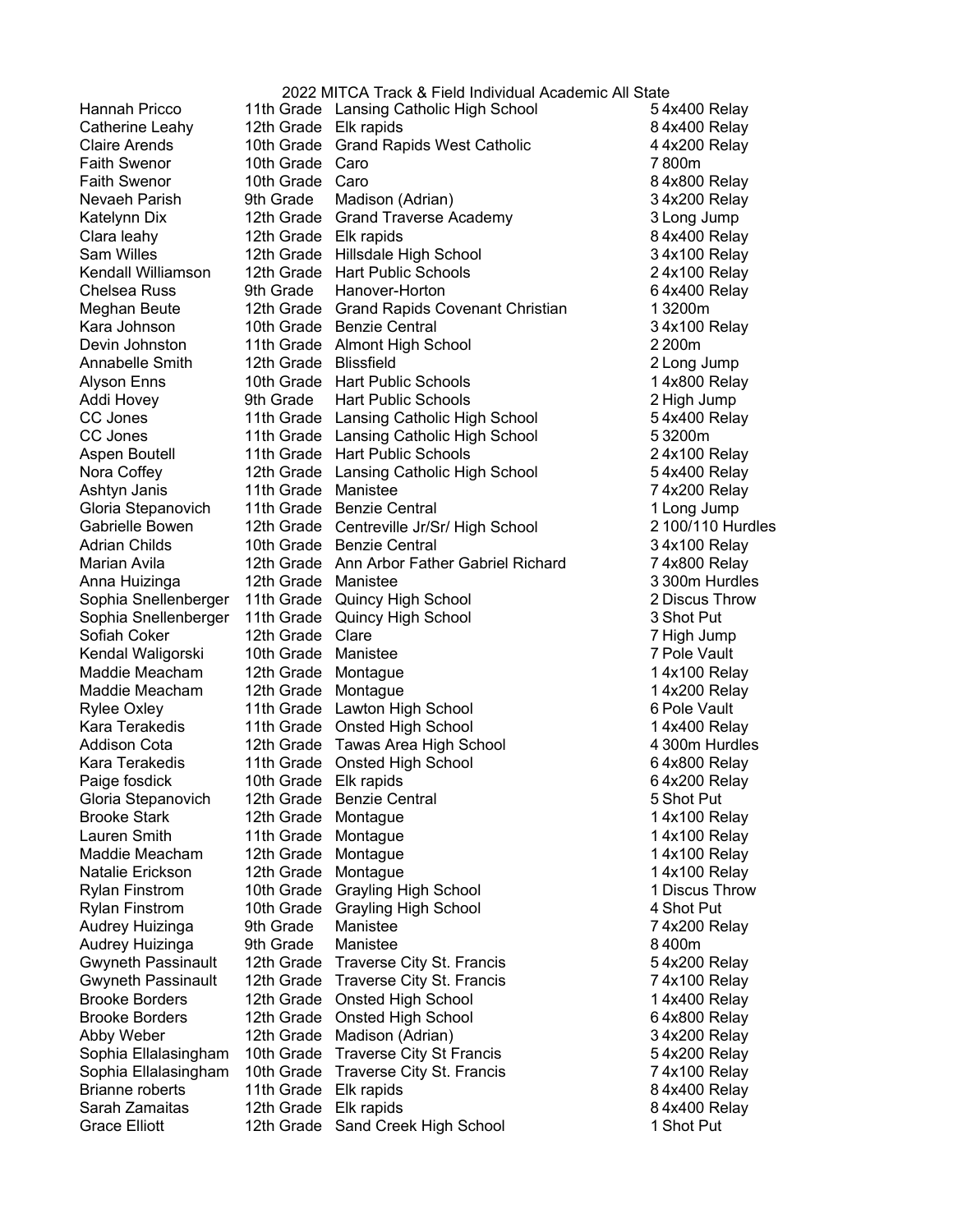Maya Padisak Maya Padisak Maya Padisak Aleah manley Britta Johnson Maddie Meacham Erin Stuk Adry Munoz Megan Arntz Megan Arntz

2022 MITCA Track & Field Individual Academic All State Tatum Wilson 10th Grade Madison (Adrian) 34x200 Relay 9th Grade Traverse City St. Francis 5Long Jump 9th Grade Traverse City St. Francis 654x200 Relay 9th Grade Traverse City St. Francis 74x100 Relay 12th Grade Elk rapids 64x200 Relay Lacey Zimmerman 11th Grade Manistee **Animate 19th Contract 19th Contract 1** Ax200 Relay 10th Grade Montague 16th and 14x200 Relay Lauren Smith 11th Grade Montague 14x200 Relay 12th Grade Montague 14x200 Relay Natalie Erickson 12th Grade Montague 14x200 Relay Ava Harton **10th Grade Clare 10th Grade Clare 10th State 8100/110 Hurdles** Kennedy Ross 12th Grade Onsted High School 14x400 Relay Kennedy Ross 12th Grade Onsted High school 24x200 Relay Kennedy Ross 12th Grade Onsted High School 7400m Karisa Deacons 9th Grade Ithaca 1986 1897 1898 1898 1899 1898 1899 1898 1899 1898 1899 1899 1899 189 10th Grade Ann Arbor Father Gabriel Richard 74x800 Relay 12th Grade St. Louis High School 34x400 Relay 12th Grade Traverse City St. Francis 654x200 Relay 12th Grade Traverse City St. Francis 74x100 Relay

## Additional Qualifier

Allison Nobis 9th Grade Clare Chloe Stalhood Kelah Hodge Kelah Hodge Emily Zelinko Tatyanna Hill Tatyanna Hill Kylee Poulton Lila Volkers Halle Horwath Brooklyn Rochow

Allie Boyd 12th Grade Clare 4x800 Relay Teagan Russell 12th Grade Clare **Pole Vault** Pole Vault Catherine Taft **9th Grade** Clare **Pole Vault** Pole Vault Claire Thomson and 2th Grade Clawson High School and 800m Reagan Keyser 12th Grade Hemlock High School 4x100 Relay 9th Grade Hillsdale High School 3200m 10th Grade Hillsdale High School Pole Vault 10th Grade Hillsdale High School 4x200 Relay 10th Grade St. Charles High School 100/110 Hurdles Alexis Warren 12th Grade Saugatuck 4x100 Relay Cat Pond 12th Grade Saugatuck **Pole Vault** Elizabeth Heslip 10th Grade New Lothrop 10th 4x100 Relay Monika Borie 10th Grade St. Louis High School 300m Hurdles Clara Fast 9th Grade Bridgman 4x800 Relay Kylie Ott 10th Grade Bridgman 10th Grade 4x100 Relay 9th Grade Bridgman 4x100 Relay 9th Grade Bridgman 4x200 Relay Jane Kaspar 12th Grade Bridgman 4x800 Relay Anna Richmond 12th Grade Grand Rapids West Catholic 4x800 Relay Madeleine Fleury 10th Grade Ann Arbor Father Gabriel Richard 4x200 Relay Molly Harding 12th Grade Manton High School 3200m Lily Bruff **New Lothrop** 10th Grade New Lothrop **New 2**4x100 Relay 12th Grade Black River Public School 4x400 Relay Emma Bishop 10th Grade New Lothrop 4x100 Relay Mylie Kelly 10th Grade Benzie Central 1600m 9th Grade Kent City 1600m 11th Grade Madison (Adrian) Pole Vault 12th Grade Stockbridge 3200m

## Division 3 Boys LP

Noah Morrow 12th Grade Manton 13200m Kellen Kimes

Connor Donahue 11th Grade Traverse City St. Francis 1995 1996 14x800 Relay 11th Grade Hart Public Schools 1 Discus Throw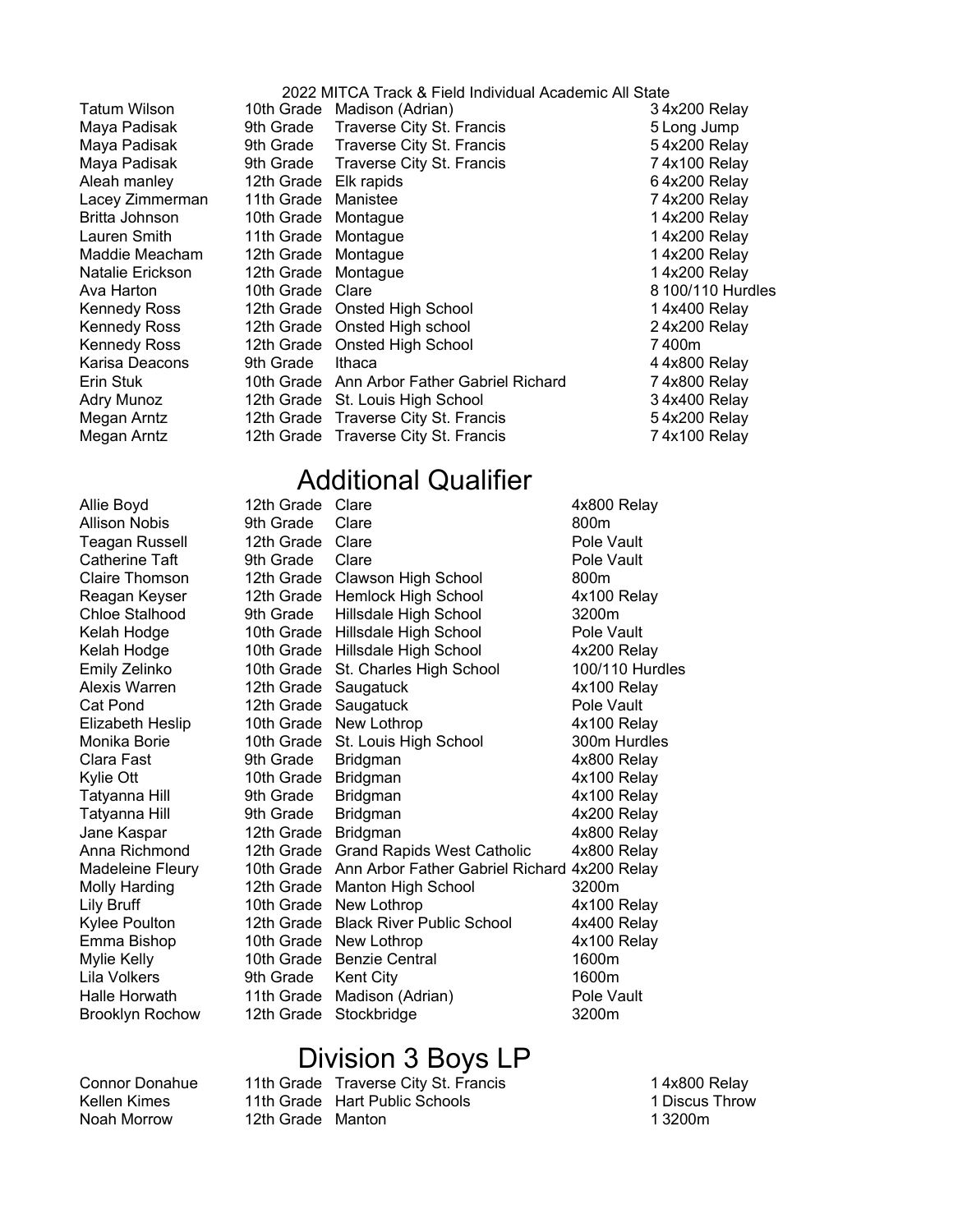Kurtis Bronz Caiden Kippnick Boden Genovese Jacob Heeringa Bennett VandenBerg Tyrese Beedle Levi Maier Levi Maier Aaron Bowerman David Pruder David Pruder David Pruder Dylan Appold Dylan Appold Cooper Geib Seth Beerens Matthew Pattullo Brice VanZant Matthew Koeman Brenden Endres

2022 MITCA Track & Field Individual Academic All State Stephen Fair 10th Grade Lansing Catholic High School 24x800 Relay Andrew Heeringa and 12th Grade Grandville Calvin Christian and the candom state of the S400m Curtis Knapp 12th Grade 4Long Jump Jonesville High School Kaden Playford and 12th Grade Jonesville High School and the State 54x400 Relay Brady Wright **11th Grade** Jonesville High School **64x400 Relay** Andrew Heeringa and 12th Grade Grandville Calvin Christian and the Summer S4x200 Relay Samuel Martini 10th Grade Kent City HS 63200m 12th Grade Saugatuck 6200m Ryan Marcavage 9th Grade Jonesville High School 6 4x100 Relay Brady Wright **11th Grade** Jonesville High School **64x100 Relay** Andrew Heeringa and 12th Grade Grandville Calvin Christian and Taxa 74x400 Relay 12th Grade 74x400 Relay Dan Kehoe Grandville Calvin Christian Dylan Coney **11th Grade** Centreville Bulldogs **14x200 Relay** 11th Grade Manchester Community Schools 84x800 Relay 10th Grade Coloma High School 81600 m 12th Grade Traverse City St. Francis 14x800 Relay Josh Kerr 11th Grade Traverse City St. Francis 14x800 Relay Nolan Meier 12th Grade Black River Public School 54x800 Relay Roger Hernandez 11th Grade Black River Public School 54x800 Relay 10th Grade Constantine 7 Discus Throw 12th Grade 73200m Tyler Guggemos Kalkaska High School Mason Mayne 9th Grade Lawton High School 7 Shot Put 12th Grade Caro 34x800 Relay 11th Grade Chesaning Union Schools 2800m 11th Grade Chesaning Union Schools 41600m Garrett Webb 12th Grade Valley Lutheran High School 64x400 Relay Ben McCarty **12th Grade Grandville Calvin Christian** 654x200 Relay Ben McCarty **12th Grade Grandville Calvin Christian** 74x400 Relay Jonathan Torres 12th Grade Hillsdale High School 34x100 Relay 12th Grade St. Louis 83200m 12th Grade Lansing Catholic High School 14x400 Relay Owen Spence 12th Grade Lansing Catholic High School 24x800 Relay 12th Grade Lansing Catholic High School 24x800 Relay 12th Grade Lansing Catholic High School 3800m 12th Grade Valley Lutheran High School 64x400 Relay 12th Grade Valley Lutheran High School 7400m Caden Aldrich 12th Grade Byron Area High School 44x100 Relay Caleb Ewald 12th Grade Black River Public School 54x800 Relay Tristan Lovett 12th Grade Caro 34x800 Relay 12th Grade Lawton High School 84x200 Relay 12th Grade Manchester Community Schools 84x800 Relay Nathan Webster 11th Grade Byron Area High School 44x100 Relay 10th Grade Caro 34x800 Relay Hunter Jones 11th Grade Benzie Central 1800m Hunter Jones 11th Grade Benzie Central 11th 11600m Hunter Jones 11th Grade Benzie Central 23200m Ben March 10th Grade St. Louis 64x800 Relay 10th Grade Hillsdale High School 7100/110 Hurdles 12th Grade Black River Public School 54x800 Relay Dominic Aponte 11th Grade Jonesville High School **64x100** Relay Dylan Marr **11th Grade St. Louis 64x800 Relay** Carter Mayne 12th Grade Lawton High School 6 Shot Put Parks Allen 11th Grade Ithaca High School 33200m Parks Allen 11th Grade Ithaca High School 74x800 Relay Thomas Swanson 12th Grade Kent City HS 6800m 12th Grade Traverse City St. Francis 2 Pole Vault Preston Kelsey 10th Grade Valley Lutheran High School 64x400 Relay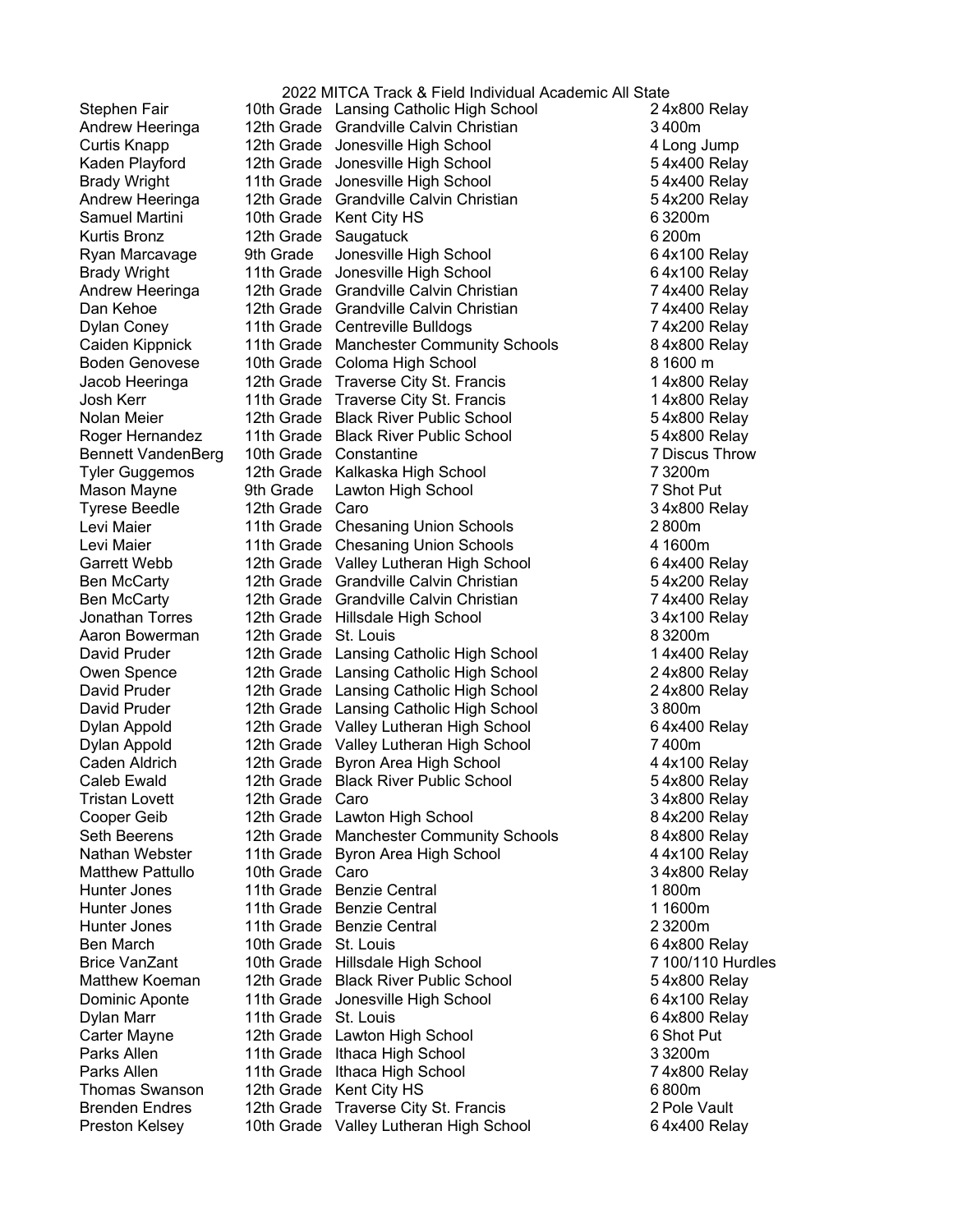|                             |                      | 2022 MITCA Track & Field Individual Academic All State |             |                   |
|-----------------------------|----------------------|--------------------------------------------------------|-------------|-------------------|
| Aiden O'Brien               |                      | 10th Grade Lawton High School                          |             | 84x200 Relay      |
| Adam Martinson              | 12th Grade Saugatuck |                                                        |             | 51600m            |
| Abe VandenHoek              | 12th Grade           | Grandville Calvin Christian                            |             | 54x200 Relay      |
| Abe VandenHoek              | 12th Grade           | Grandville Calvin Christian                            |             | 74x400 Relay      |
| Gavin Bisballe              | 12th Grade           | Lake City High School                                  |             | 1 High Jump       |
| Caiden Smith                | 10th Grade           | Hartford High School                                   |             | 5200m             |
| Samuel Peterson             | 12th Grade           | Charlevoix Middle High School                          |             | 5800m             |
| Samuel Peterson             | 12th Grade           | Charlevoix Middle High School                          |             | 21600m            |
| Max Huizinga                | 10th Grade           | Grandville Calvin Christian                            |             | 54x200 Relay      |
| Jake Rueff                  | 12th Grade           | Lawton High School                                     |             | 6 Long Jump       |
| <b>Wyatt Dean</b>           | 11th Grade           | <b>Hart Public Schools</b>                             |             | 44x800 Relay      |
| Josh Otten                  | 12th Grade           | Lansing Catholic High School                           |             | 14x400 Relay      |
| Josh Otten                  | 12th Grade           | Lansing Catholic High School                           |             | 24x800 Relay      |
| Josh Otten                  | 12th Grade           | Lansing Catholic High School                           |             | 2400m             |
| Josh Otten                  | 12th Grade           | Lansing Catholic High School                           |             | 31600m            |
| <b>Benny Diaz</b>           | 12th Grade           | Saugatuck                                              |             | 1100m             |
| <b>Benny Diaz</b>           | 12th Grade           | Saugatuck                                              |             | 1 100/110 Hurdles |
| Benny Diaz                  | 12th Grade           | Saugatuck                                              |             | 1300m Hurdles     |
| Connor Stefanovsky          | 11th Grade           | Caro                                                   |             | 34x800 Relay      |
|                             |                      |                                                        |             |                   |
| <b>Additional Qualifier</b> |                      |                                                        |             |                   |
| Lucas McKernan              | 12th Grade           | Manton                                                 | 4x400 Relay |                   |
| Cody Smith                  | 11th Grade           | <b>Manchester Community Schools</b>                    | 4x400 Relay |                   |
| Lance Smar                  | 12th Grade           | Harbor springs high school                             | 4x800 Relay |                   |
| Gavin Van Kampen            | 10th Grade           | Jonesville High School                                 | 4x800 Relay |                   |
| Luke Kooy                   | 12th Grade           | Manistee                                               | Pole Vault  |                   |
| <b>Cam Sellers</b>          | 9th Grade            | Traverse City St. Francis                              | 4x100 Relay |                   |
| <b>Cam Sellers</b>          | 9th Grade            | <b>Traverse City St Francis</b>                        | 4x200 Relay |                   |
| Max Sharnas                 | 12th Grade           | Saugatuck                                              | 800m        |                   |
| Aerin Baker                 | 12th Grade           | Saugatuck                                              | 4x100 Relay |                   |
| Camden Moore                | 10th Grade           | Kalkaska High School                                   | 4x800 Relay |                   |
| Hayden Moore                | 12th Grade           | Kalkaska High School                                   | 4x800 Relay |                   |
| Tyler Zelinko               | 11th Grade           | St. Charles High School                                | 4x400 Relay |                   |
| Aidan Flannery              | 12th Grade           | Hillsdale High School                                  | High Jump   |                   |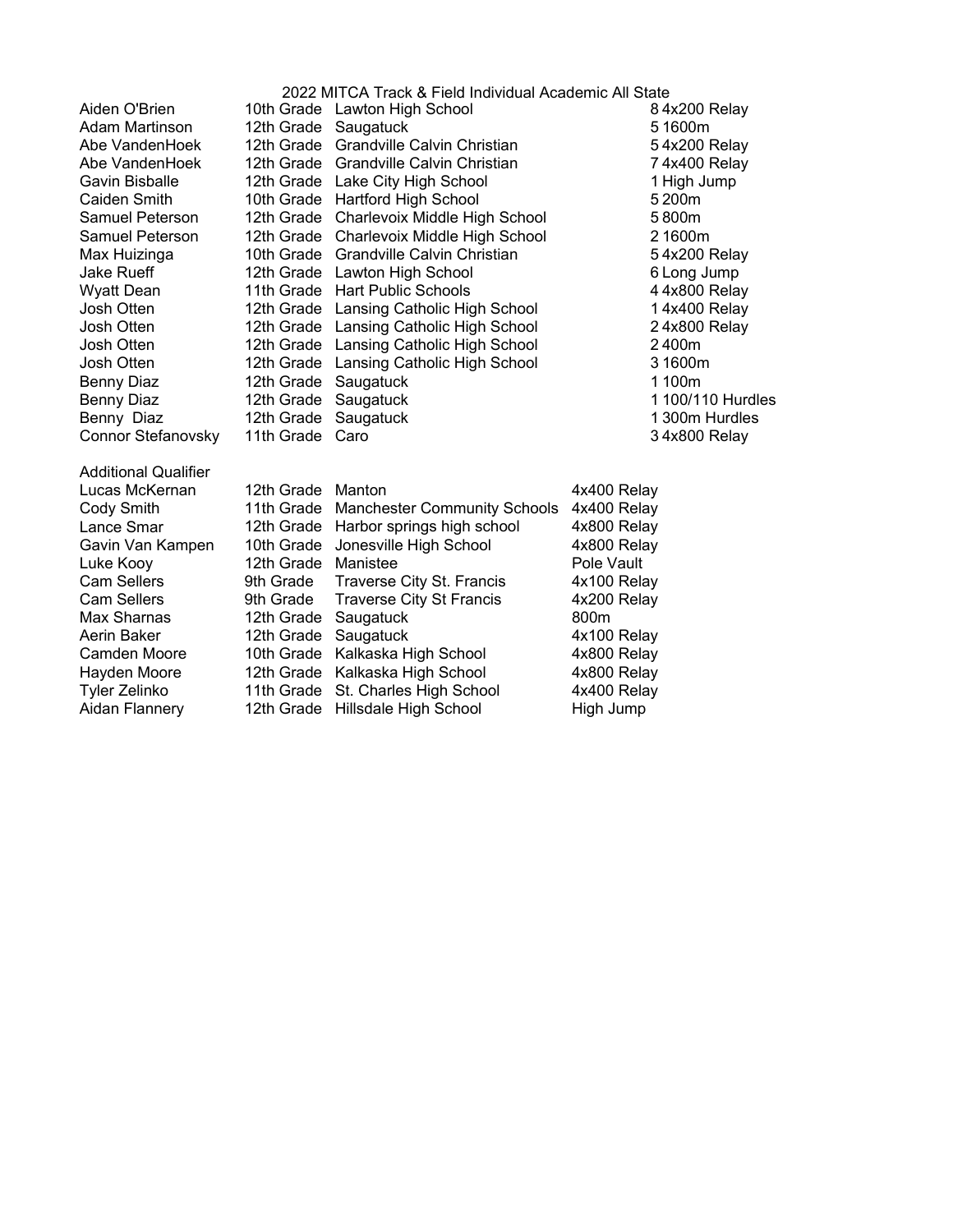#### Division 4 Girls LP

Aiden Harrand Aiden Harrand Allison Wichert Grace VanderKooi Aubrey Hessbrook Aiden Harrand Kenzie Fedewa Cozette Brown Allison Wichert Kenzie Fedewa Kariesue Taghon Natalie Wandrie Grace VanderKooi Allie Nowak Kenzie Fedewa Abi Ponstine Abby VanderKooi Abby VanderKooi Abby VanderKooi Abby VanderKooi Hannah Geaney Grace Folkema Ava Mallar **Pitter State** 9th Grade Erika Ver Beek

10th Grade Buckley High School 1800m 10th Grade Buckley High School 11600m 12th Grade Vestaburg 2300m Hurdles 9th Grade Muskegon Western Michigan Christian 24x800 Relay 11th Grade Carson City Crystal 2Long Jump Savana Stewart 12th Grade East Jackson 34x200 Relay Deanna Wood 10th Grade 34x100 Relay Gobles High School Caroline Roberts 9th Grade Hillsdale Academy 34x400 Relay Gabriel Reeve **11th Grade** White Cloud **3 Discus Throw** 3 Discus Throw 10th Grade Buckley High School 43200m 9th Grade Portland St. Patrick 44x400 Relay 11th Grade Portland St. Patrick 44x400 Relay 12th Grade Vestaburg **4100/110 Hurdles** Ryleigh Nelson **10th Grade Webberville Community Schools** 4 Long Jump Caroline Roberts **9th Grade** Hillsdale Academy **19th Caroline Roberts** 44x800 Relay Hannah Robinson 11th Grade Inland Lakes 5 High Jump 10th Grade 5800m Neili Pike Morenci Neili Pike 10th Grade Morenci 5 4x800 Relay Deanna Wood 10th Grade 54x200 Relay Gobles High School 9th Grade Portland St. Patrick 6400m Neili Pike 10th Grade Morenci 6 4x400 Relay Riley McCumber 9th Grade Pittsford 6 4x800 Relay 10th Grade Maple City Glen Lake 74x400 Relay 11th Grade Inland Lakes 7 Shot Put 9th Grade Muskegon Western Michigan Christian 73200m 9th Grade Johannesburg-Lewiston 7 Pole Vault 9th Grade Portland St. Patrick 84x200 Relay Izzy Brooks 9th Grade Lenawee Christian 8 1600m Alexis Chapman 12th Grade Addison High School 24x200 Relay Alexis Chapman 12th Grade Addison High School **12th School** 54x100 Relay Makenna Scott 12th Grade Maple City Glen Lake 23200m Makenna Scott 12th Grade Maple City Glen Lake 31600m Makenna Scott 12th Grade Maple City Glen Lake 11th Grade Wyoming Potter's House 84x800 Relay 12th Grade Muskegon Western Michigan Christian 13200m 12th Grade Muskegon Western Michigan Christian 24x800 Relay 12th Grade Muskegon Western Michigan Christian 21600m 12th Grade Muskegon Western Michigan Christian 4800m Eden Stokes **12th Grade Southfield Christian** 24x100 Relay Sage Brown 12th Grade Hackett Catholic Prep 2200m Sage Brown 12th Grade Hackett Catholic Prep 4400m 9th Grade Wyoming Potter's House **84x800 Relay** 10th Grade Muskegon Western Michigan Christian 24x800 Relay Grace Bradford **12th Grade Maple City Glen Lake** 4 Pole Vault Grace Bradford **12th Grade Maple City Gen Lake** 74x400 Relay<br>Ava Mallar 3300m Hurdle 9th Grade 3300m Hurdles Ava Mallar Pittsford Pittsford 64x800 Relay Nicole Olivieri 12th Grade Sacred Heart Academy 1400m Olivia Findlay 10th Grade Marlette 2 High Jump Olivia Findlay 10th Grade 5Long Jump Marlette Libby Rorick 12th Grade Morenci 5 4x800 Relay Ivy Andreas 10th Grade Wyoming Potter's House 84x800 Relay Ruby Hogan 11th Grade Maple City Glen Lake Ruby Hogan 11th Grade Maple City Glen Lake 74x400 Relay 12th Grade Wyoming Potter's House 84x800 Relay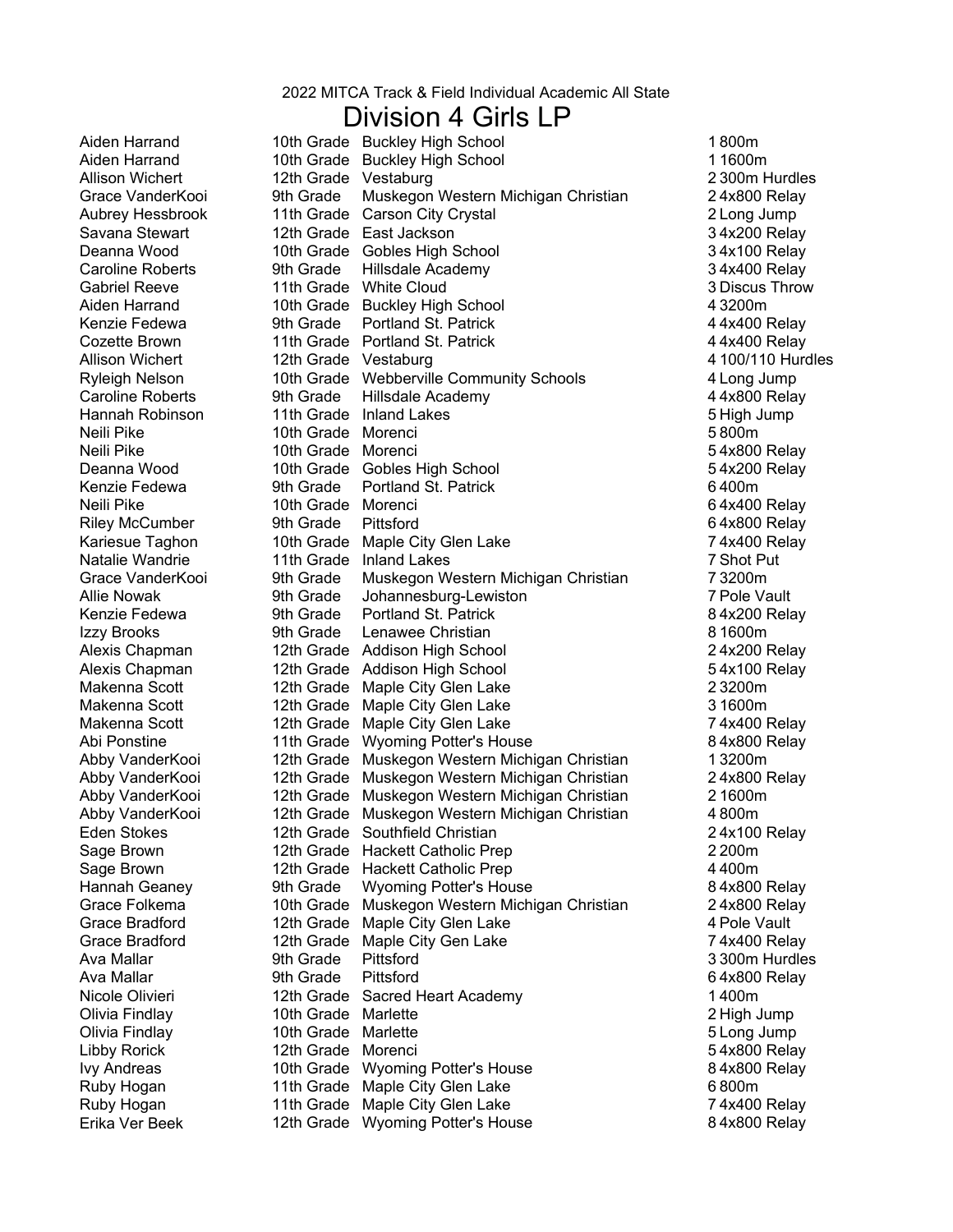|                                     |                       | 2022 MITCA Track & Field Individual Academic All State |            |
|-------------------------------------|-----------------------|--------------------------------------------------------|------------|
| Clarissa Berger                     | 11th Grade Morenci    |                                                        | 7 Discus T |
| Abby Spencer                        |                       | 12th Grade Sacred Heart Academy                        | 24x400R    |
| <b>Iris Millies</b>                 |                       | 10th Grade Hillsdale Academy                           | 74x200 R   |
| Jocelyn Hall                        |                       | 11th Grade Athens Jr/Sr High School                    | 44x100R    |
| Sohanny Gonzalez-Castillo 9th Grade |                       | <b>Wyoming Potter's House</b>                          | 7 Long Jur |
| Jocelyn Hall                        |                       | 11th Grade Athens Jr/Sr High School                    | 2 100/110  |
| Larissa Huffman                     |                       | 11th Grade Inland Lakes                                | 3 100/110  |
| Jordan Anders                       |                       | 10th Grade Mayville High School                        | 6 100/110  |
| Grace Ligon                         |                       | 10th Grade Southfield Christian                        | 6 100m     |
| Grace Ligon                         | 10th Grade Southfield |                                                        | 24x100 R   |
| Carsyn Scarlavai                    |                       | 12th Grade White Cloud                                 | 74x100 R   |
| Kyla Wiersema                       |                       | 12th Grade Muskegon Western Michigan Christian         | 5 100/110  |
| Kyla Wiersema                       |                       | 12th Grade Muskegon Western Michigan Christian         | 5 Discus T |
| Kyla Wiersema                       |                       | 12th Grade Muskegon Western Michigan Christian         | 6 Shot Put |
| Paige Anderson                      |                       | 12th Grade Harbor Beach High School                    | 71600m     |
| Leah Rorick                         | 10th Grade Morenci    |                                                        | 64x400R    |
| Kaylee Locke                        |                       | 11th Grade Beal City High School                       | 2400m      |
| Kendyll Martin                      |                       | 12th Grade Southfield Christian                        | 2100m      |
| Kendyll Martin                      |                       | 12th Grade Southfield Christian                        | 24x100 R   |
| Kendyll Martin                      |                       | 12th Grade Southfield Christian                        | 6 200m     |
| Izzy Kissane                        |                       | 10th Grade Portland St. Patrick                        | 44x400R    |
| Izzy Kissane                        |                       | 10th Grade Portland St. Patrick                        | 84x200 R   |
| Leah Rorick                         | 10th Grade Morenci    |                                                        | 54x800 R   |
| Kaya Huizenga                       |                       | 11th Grade Gobles High School                          | 34x100 R   |
| Kaya Huizenga                       |                       | 11th Grade Gobles High School                          | 54x200 R   |
| Kaya Huizenga                       |                       | 11th Grade Gobles High School                          | 8100m      |
| Kiana Castillo                      | 10th Grade Morenci    |                                                        | 54x800R    |
| Kiana Castillo                      | 10th Grade Morenci    |                                                        | 64x400 R   |
| Meagan Lange                        |                       | 11th Grade FiFe lake/ Forest Area high School          | 8800m      |
| Abby Youmans                        |                       | 12th Grade Athens Jr/Sr High School                    | 8 Shot Put |
| Halle clark                         | 10th Grade Pittsford  |                                                        | 64x800R    |
| Tessa Lawson                        |                       | 12th Grade Portland St. Patrick                        | 84x200 R   |
| Elli Stender                        |                       | 12th Grade Gobles High School                          | 1 Discus T |
| Kami Parlin                         |                       | 10th Grade Athens Jr/Sr High School                    | 44x100R    |
| Molly Brown                         | 9th Grade             | Addison High School                                    | 24x200 R   |
| Molly Brown                         | 9th Grade             | Addison High School                                    | 5 300m Hu  |
| Molly Brown                         | 9th Grade             | Addison High School                                    | 54x400R    |
| Madeleine Barge                     |                       | 11th Grade Lutheran Northwest                          | 14x800 R   |
| Maddie Wiersema                     | 12th Grade            | Muskegon Western Michigan Christian                    | 7 100/110  |
| Maddie Wiersema                     | 12th Grade            | Muskegon Western Michigan Christian                    | 3 Shot Put |
| Anna Roberts                        |                       | 12th Grade Hillsdale Academy                           | 1 Long Jur |
| Anna Roberts                        |                       | 12th Grade Hillsdale Academy                           | 44x800R    |
| Anna Roberts                        |                       | 12th Grade Hillsdale Academy                           | 74x200 R   |
| Anna Roberts                        |                       | 12th Grade Hillsdale Academy                           | 34x400R    |
| Kelsey Hansen                       |                       | 11th Grade Alcona Community High School                | 5 Shot Put |
| Kelsey Hansen                       |                       | 11th Grade Alcona Community High School                | 8 Discus T |
| Kelsey Hansen                       |                       | 11th Grade Alcona Community High School                | 8 Long Jur |
| Addisyn Rudd                        |                       | 11th Grade East Jackson                                | 2 Pole Vau |
| <b>Whitney Wilkinson</b>            |                       | 11th Grade Hillsdale Academy                           | 44x800R    |
| Sophia Schrauben                    |                       | 10th Grade Portland St. Patrick                        | 44x400R    |
| Sophia Schrauben                    |                       | 10th Grade Portland St. Patrick                        | 6 300m Hu  |
| Sophia Schrauben                    |                       | 10th Grade Portland St. Patrick                        | 84x200 R   |
| Sara Nobach                         |                       | 12th Grade Athens Jr/Sr High School                    | 3 200m     |
| Sara Nobach                         |                       | 12th Grade Athens Jr/Sr High School                    | 5400m      |
| Sara Nobach                         |                       | 12th Grade Athens Jr/Sr High School                    | 44x100 R   |
| Julie Troxel                        | 11th Grade            | <b>Lutheran Northwest</b>                              | 14x800 R   |
| Lily Deja                           |                       | 11th Grade Sacred Heart Academy                        | 14x200 R   |

7 Discus Throw 24x400 Relay 74x200 Relay  $44x100$  Relay 7 Long Jump 2 100/110 Hurdles 3 100/110 Hurdles 6 100/110 Hurdles 24x100 Relay 74x100 Relay 5 100/110 Hurdles 5 Discus Throw 6 Shot Put<br>7 1600m 64x400 Relay  $24x100$  Relay 44x400 Relay 84x200 Relay 54x800 Relay 34x100 Relay 54x200 Relay 54x800 Relay 64x400 Relay<br>8800m 8 Shot Put 64x800 Relay 84x200 Relay 1 Discus Throw  $44x100$  Relay 24x200 Relay 5300m Hurdles 54x400 Relay 14x800 Relay 7 100/110 Hurdles 3 Shot Put 1 Long Jump 4 4x800 Relay 74x200 Relay 34x400 Relay 8 Discus Throw 8 Long Jump 2 Pole Vault 4 4x800 Relay 44x400 Relay 6300m Hurdles 84x200 Relay 4 4x100 Relay 14x800 Relay 14x200 Relay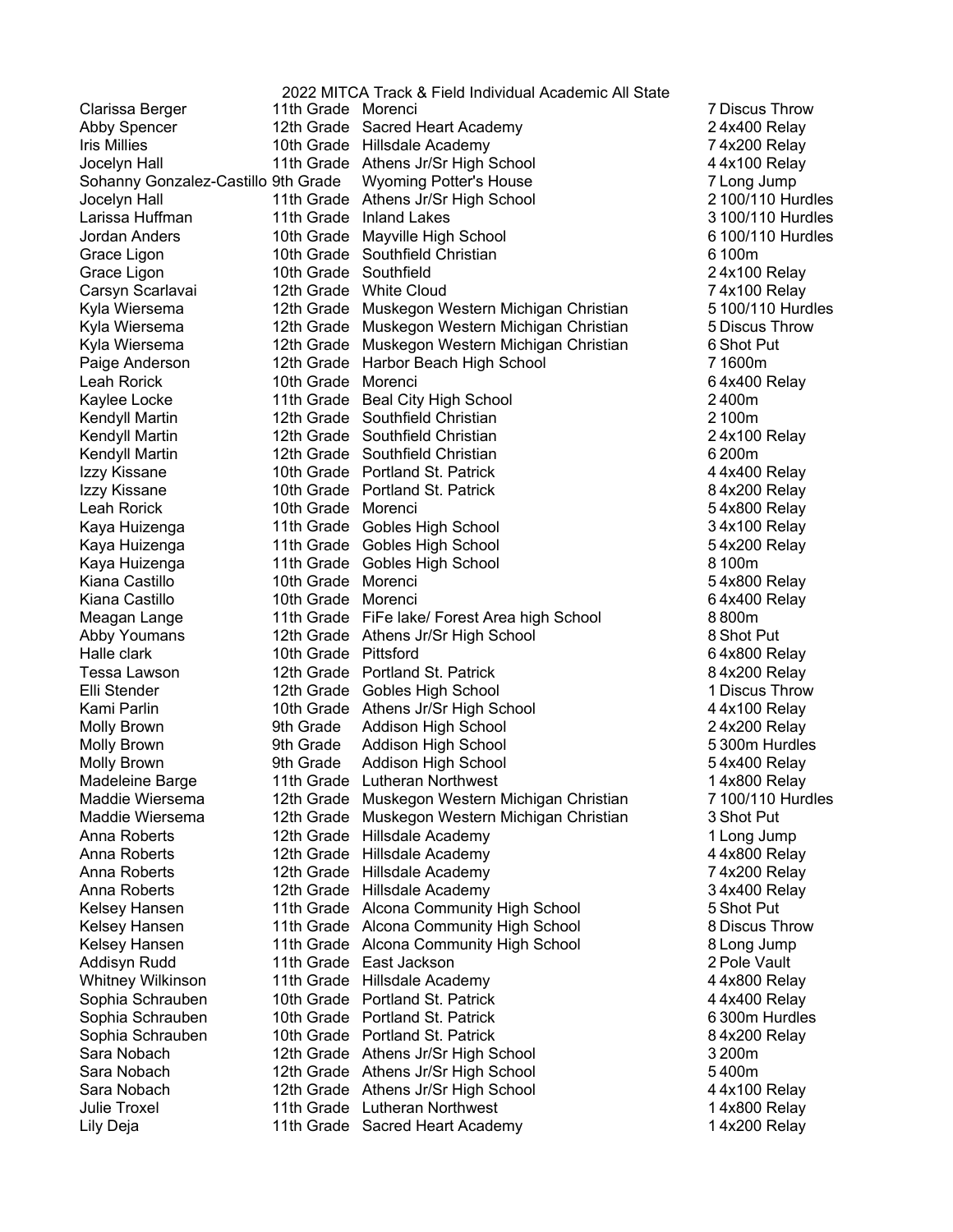|                     | 2022 MITCA Track & Field Individual Academic All State |                |
|---------------------|--------------------------------------------------------|----------------|
| Olivia Middleton    | 11th Grade Sacred Heart Academy                        | 14x200 Relay   |
| Anna Plum           | 11th Grade Sacred Heart Academy                        | 1 300m Hurdles |
| Harley Bear         | 11th Grade Marion High School                          | 4 Shot Put     |
| Harley Bear         | 11th Grade Marion High School                          | 6 Discus Throw |
| Lauren Fenstermaker | 11th Grade Inland Lakes                                | 5400m          |
|                     |                                                        |                |

## Additional Qualifier

| Megan VerMerris           | 9th Grade  | <b>Wyoming Potter's House</b>       | 300m Hurdles |
|---------------------------|------------|-------------------------------------|--------------|
| Kenzie Fedewa             | 9th Grade  | Portland St. Patrick                | 4x800 Relay  |
| Zoie Wood                 | 9th Grade  | <b>Gobles High School</b>           | 4x400 Relay  |
| <b>Bridget Anderson</b>   | 9th Grade  | Harbor Beach High School            | 4x800 Relay  |
| <b>Emily Schwarz</b>      | 10th Grade | <b>Pentwater Public Schools</b>     | High Jump    |
| Cozette Brown             | 11th Grade | Portland St. Patrick                | 4x800 Relay  |
| Izzy Brooks               | 9th Grade  | Lenawee Christian                   | 800m         |
| Izzy Brooks               | 9th Grade  | Lenawee Christian                   | 4x800 Relay  |
| <b>Sydney VanEs</b>       |            | 11th Grade Hackett Catholic Prep    | 4x800 Relay  |
| Celia Harris              | 10th Grade | <b>Hackett Catholic Prep</b>        | 4x800 Relay  |
| Emma Bartholomew          | 9th Grade  | Hackett Catholic Prep               | 4x800 Relay  |
| Alexis Engel              | 11th Grade | Reading                             | 800m         |
| <b>Alexis Engel</b>       | 11th Grade | Reading                             | 4x400 Relay  |
| Ella Knudsen              | 9th Grade  | <b>Leland Public School</b>         | 800m         |
| Ella Knudsen              | 9th Grade  | <b>Leland Public School</b>         | 3200m        |
| Ella Knudsen              | 9th Grade  | Leland Public School                | 4x800 Relay  |
| <b>Kylie Quist</b>        |            | 11th Grade Athens Jr/Sr High School | 1600m        |
| <b>Kylie Quist</b>        | 11th Grade | Athens Jr/Sr High School            | 800m         |
| <b>Kylie Quist</b>        | 11th Grade | Athens Jr/Sr High School            | 4x800 Relay  |
| <b>Kylie Quist</b>        | 11th Grade | Athens Jr/Sr High School            | 4x400 Relay  |
| <b>Allison Glendening</b> | 10th Grade | St. Joseph- Our Lady of the Lake    | 3200m        |
| <b>Hazel Hysell</b>       | 10th Grade | St. Joseph- Our Lady of the Lake    | 4x400 Relay  |
| Rachel Kalamaros          | 9th Grade  | Saint Joseph- Our Lady of the Lake  | 400m         |
| <b>Mary Riley</b>         | 9th Grade  | Saint Joseph- Our Lady of the Lake  | 4x400 Relay  |
| Zoey Breznik              | 11th Grade | Lenawee Christian                   | 4x800 Relay  |
| Eva Bauer                 | 9th Grade  | New Buffalo High School             | Long Jump    |
| Madelyn Krappmann         | 9th Grade  | Everest Collegiate High School      | 4x100 Relay  |
| <b>Adilyn Ruggles</b>     | 10th Grade | Marlette                            | 4x100 Relay  |
| <b>Emily Schwarz</b>      | 10th Grade | <b>Pentwater Public Schools</b>     | 4x100 Relay  |
| Naomi Foley               | 12th Grade | Huron Valley Lutheran               | 4x800 Relay  |
| Kennedy Kirklin           | 10th Grade | Southfield Christian                | 4x200 Relay  |
| Jenna Van Skyhock         | 9th Grade  | Maple City Gen Lake                 | 4x200 Relay  |
| Alyssa Byrne              | 12th Grade | <b>Inland Lakes</b>                 | 4x100 Relay  |
| Kariesue Taghon           | 10th Grade | Maple City Glen Lake                | 4x200 Relay  |
| <b>Addie Curtis</b>       | 10th Grade | <b>Marcellus</b>                    | 800m         |
| Cambree Torma             | 9th Grade  | Unionville-Sebewaing Area Schools   | 4x200 Relay  |
| Mairin McCarthy           | 12th Grade | Onekama                             | 4x200 Relay  |
| <b>Madison Gutowski</b>   | 11th Grade | Onekama                             | 4x200 Relay  |

Division 4 Boys LP

|                    | 14x400 Relay                                                                                                                                                                                                   |
|--------------------|----------------------------------------------------------------------------------------------------------------------------------------------------------------------------------------------------------------|
|                    | 24x400 Relay                                                                                                                                                                                                   |
| 12th Grade Morenci | 3 Shot Put                                                                                                                                                                                                     |
| 12th Grade Morenci | 3 Discus Throw                                                                                                                                                                                                 |
|                    | 3 100/110 Hurdles                                                                                                                                                                                              |
|                    | 5800m                                                                                                                                                                                                          |
|                    | 54x800 Relay                                                                                                                                                                                                   |
|                    | 63200m                                                                                                                                                                                                         |
|                    | 11th Grade Buckley High School<br>11th Grade Carson City Crystal<br>12th Grade Johannesburg-Lewiston<br>11th Grade Buckley High School<br>10th Grade Johannesburg-Lewiston<br>10th Grade Johannesburg-Lewiston |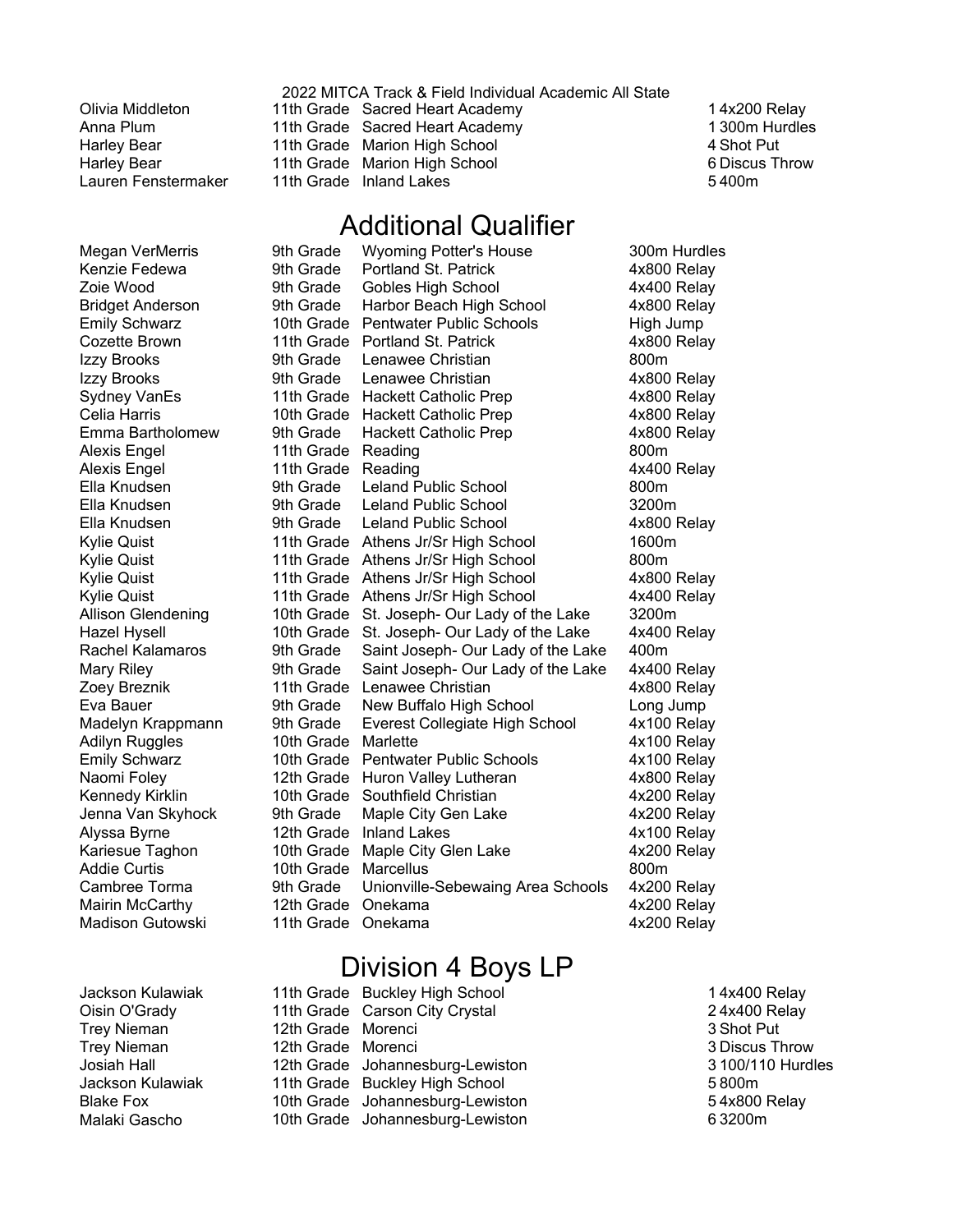Isaac Backman Isaac Backman Isaac Backman Isaac Backman Alexander Stoll Luke Witte Evan Wurtz Evan Wurtz Ashton Keiffer Jace Silverthorn Elijah Suwyn Logan Swiney Cavanaugh Barker Lezawe Osterink Aaron Leedy Emil Schlueter Emil Schlueter Emil Schlueter Jake Romzek

2022 MITCA Track & Field Individual Academic All State Jacob VanHove 12th Grade Unionville-Sebewaing Area Schools 8 4x400 Relay 12th Grade Hackett Catholic Prep 1400m 12th Grade Hackett Catholic Prep 14x200 Relay 12th Grade Hackett Catholic Prep 3200m 12th Grade Hackett Catholic Prep 34x100 Relay 12th Grade Colon High School 1100/110 Hurdles 11th Grade Lutheran High Westland 54x400 Relay Connor Palmer 11th Grade Deckerville High School 6 Shot Put Connor Palmer 11th Grade Deckerville High School 7 Discus Throw Carson Holland **11th Grade** Unionville-Sebewaing Area Schools 64x400 Relay Ty Pavlichek 12th Grade Unionville-Sebewaing Area Schools 8 4x400 Relay 12th Grade Hackett Catholic Prep 14x200 Relay 12th Grade Hackett Catholic Prep 34x100 Relay Isaac Bowden 11th Grade Northern Michigan Christian 3 Pole Vault Luke Brady 12th Grade Hillsdale Academy 24x800 Relay Luke Brady 12th Grade Hillsdale Academy 44x400 Relay Nile Devers **12th Grade Gobles High School Grade 23200m** 12th Grade Carson City Crystal 71600m Brandon Thompson 11th Grade Summerfield 2400m Brandon Thompson 11th Grade Summerfield 3800m Drew Defoe 12th Grade Summerfield 2 High Jump Jeffrey McGuire **10th Grade** Lutheran High Westland **54x400 Relay** AJ Simon 12th Grade Coleman Community Schools 6100/110 Hurdles Joel Bradley 12th Grade White Cloud High School 4 Shot Put Dakota Kohn **11th Grade Summerfield 11th Grade Summerfield** 4 Discus Throw 11th Grade White Cloud High School 5 Shot Put 12th Grade Wyoming Potter's House 43200m Liam Mann 11th Grade Hackett Catholic Prep 1200m Liam Mann 11th Grade Hackett Catholic Prep 14x800 Relay Liam Mann 11th Grade Hackett Catholic Prep 2100m Liam Mann 11th Grade Hackett Catholic Prep 34x100 Relay 11th Grade Wyoming Potter's House 14x800 Relay Drew Armbruslacher and the Grade Fowler Hogh School Trew Trustee 17 Pole Vault David Richards 12th Grade Hillsdale Academy 4100/110 Hurdles David Richards 12th Grade Hillsdale Academy 44x400 Relay Chris Whitehead 12th Grade Beal City High School 8 Discus Throw Paul Whalen 12th Grade Hillsdale Academy 12th 24x800 Relay Paul Whalen 12th Grade Hillsdale Academy 14 Ax400 Relay John Morrison **12th Grade Everest Collegiate High School** 14x100 Relay Noah Eden 11th Grade Lutheran High Westland 54x400 Relay 12th Grade Carson City Crystal 1300m Hurdles 11th Grade Wyoming Potter's House 14x800 Relay Jackson Rodriguez 10th Grade Wyoming Potter's House 1997 14x800 Relay 10th Grade Wyoming Potter's House 74x400 Relay Bennett Fast **12th Grade Hillsdale Academy** 124x800 Relay Bennett Fast **12th Grade Hillsdale Academy** 14 Ax400 Relay 12th Grade Hillsdale Academy 24x800 Relay 12th Grade Hillsdale Academy 33200m 12th Grade Hillsdale Academy 61600m 11th Grade Buckley High School 64x200 Relay

## Additional Qualifier

| Mitchell Eastman | 12th Grade Hackett Catholic Prep    | 4x800 |
|------------------|-------------------------------------|-------|
| Ben Dickieson    | 12th Grade Lutheran High Westland   | 4x800 |
| Isaiah Learman   | 12th Grade Harbor Beach High School | 400m  |
| Abie VanDuinen.  | 10th Grade Pentwater Public Schools | 1600m |

4x800 Relay 4x800 Relay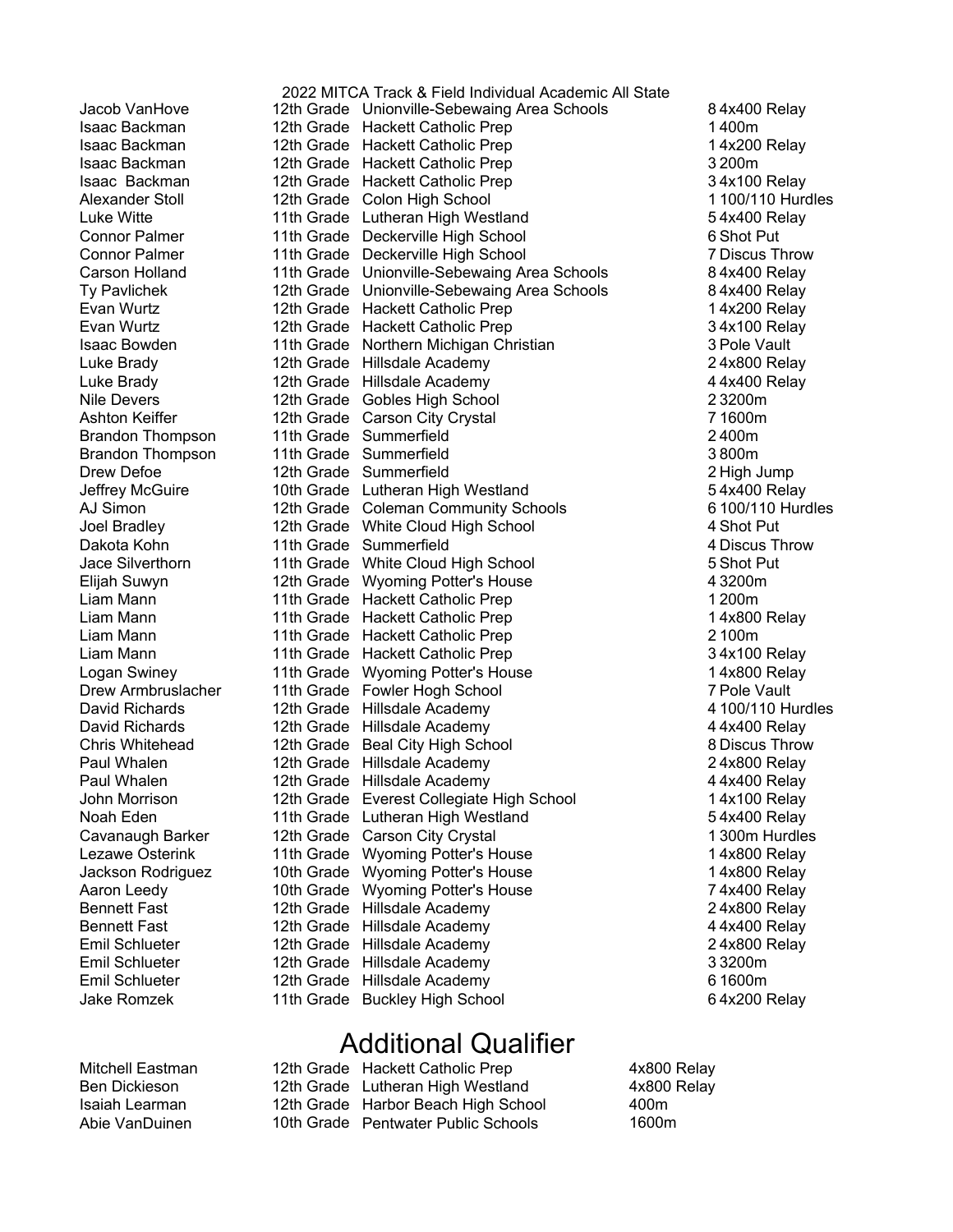|                        |           | 2022 MITCA Track & Field Individual Academic All State   |                     |
|------------------------|-----------|----------------------------------------------------------|---------------------|
| <b>Mitchel Daniels</b> |           | 10th Grade Pentwater Public Schools                      | 3200m               |
| <b>Garrett Somers</b>  | 9th Grade | Alcona Community High School                             | 200 <sub>m</sub>    |
| <b>Garrett Somers</b>  | 9th Grade | Alcona Community High School                             | 4x200 Relay         |
| Ty Thompson            |           | 12th Grade Inland Lakes                                  | <b>Discus Throw</b> |
| Benjamin Lemke         | 9th Grade | Huron Valley Lutheran                                    | High Jump           |
| Silas Bowman           | 9th Grade | Southfield Christian                                     | 4x200 Relay         |
| Josiah Helisek         |           | 10th Grade Southfield Christian                          | 4x200 Relay         |
| Jonas Lanser           |           | 12th Grade Northern Michigan Christian                   | 1600m               |
| Jonas Lanser           |           | 12th Grade Northern michigan christian                   | 4x400 Relay         |
| Owen Varnado           |           | 12th Grade Muskegon Western Michigan Christian High Jump |                     |
| Lucas Lange            |           | 11th Grade Lenawee Christian                             | 4x400 Relay         |
| Michael Jacobs         |           | 11th Grade Unionville-Sebewaing Area Schools             | 4x800 Relay         |
| Jonas Lanser           |           | 12th Grade Northern michigan christian                   | 800m                |
| <b>Kyle Stiles</b>     |           | 12th Grade Vandercook Lake High School                   | Discus Throw        |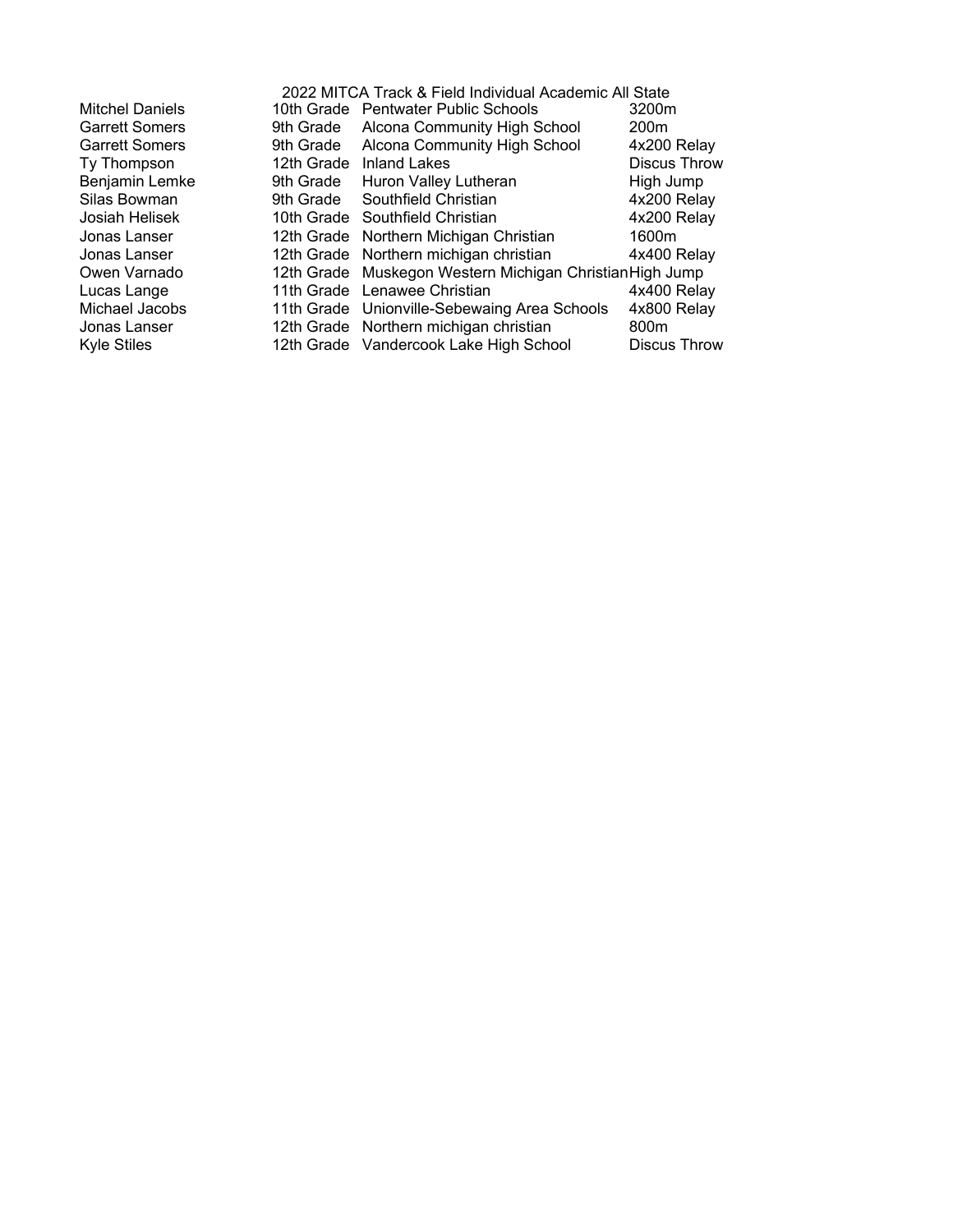# Division 1 Boys UP

| Name                | Grade | School                                  | <b>Place at State Finals</b> | Event            |
|---------------------|-------|-----------------------------------------|------------------------------|------------------|
| Luke Janofski       |       | 12th Grade Marquette Senior High School |                              | 3200m            |
| Brady Ketzenberger  |       | 11th Grade Marquette Senior High School |                              | 800 <sub>m</sub> |
| James Kreag         |       | 10th Grade Marquette Senior High School |                              | 4x800 Relay      |
| Lamb Ngafeeson      |       | 11th Grade Marquette Senior High School |                              | 300m Hurdles     |
| Cullen Papin        |       | 10th Grade Marquette Senior High School |                              | 800 <sub>m</sub> |
| Carson VanderSchaaf |       | 11th Grade Marquette Senior High School |                              | 3200m            |
| Colin VanderSchaaf  |       | 11th Grade Marquette Senior High School |                              | 4x800 Relay      |
| Adam White          |       | 11th Grade Marquette Senior High School |                              | 4x800 Relay      |
| <b>Trevor Simon</b> |       | 12th Grade Marquette Senior High School | 3                            | 4x100 Relay      |
| Austin Ridl         |       | 12th Grade Marquette Senior High School | 3                            | 4x100 Relay      |
| Drew Bradley        |       | 9th Grade Marquette Senior High School  | 6                            | Pole Vault       |
| Kai Chouinard       |       | 11th Grade Marquette Senior High School | 2                            | 4x400 Relay      |
| Chase Thomsen       |       | 9th Grade Marquette Senior High School  | 6                            | 3200m            |